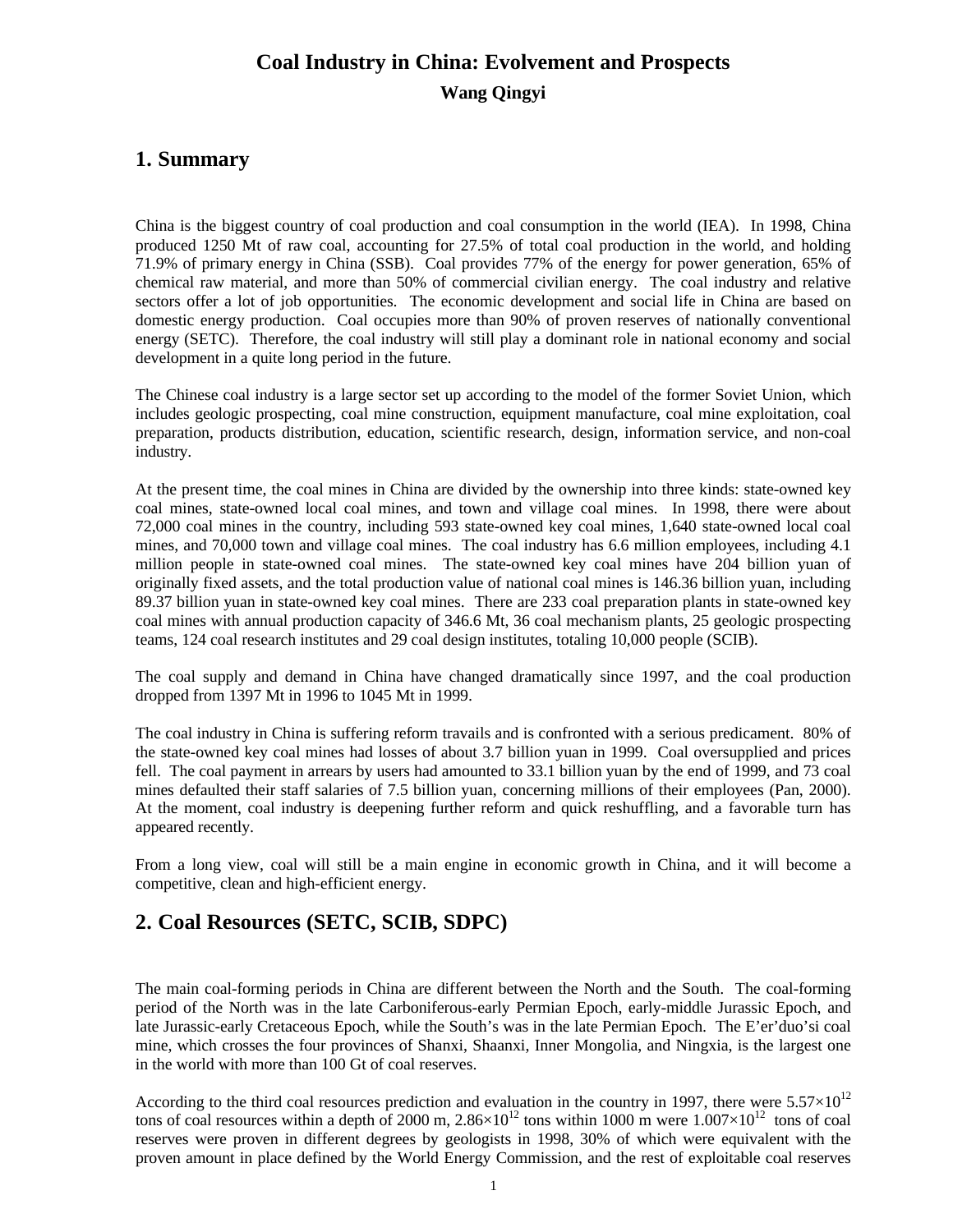were  $114.5 \times 10^9$  tons.

Of the coal reserves, soft coal makes up 75%, anthracite holds 12%, and lignite constitutes 13%. 25% of coal is suitable as raw materials for coking and producing gas, 75% for power stations. The average sulphur and ash contents of coal reserves for power stations are 1.15% and 16.84%, respectively (Dai, 1997), as shown in Table 1 and Table 2.

Coal reserves in China are distributed broadly but unevenly. All provinces except Shanghai have coal resources. 90% of national coal resources are distributed to the north of Qinling and Dabieshan, while 91% are distributed to the south of the line of Daxing'an'ling and Xuefengshan. Of total coal reserves Shanxi possesses 25.9%, Inner Mongolia 22.4%, Shaanxi 16.1%, Xinjiang 9.4%, Guizhou 5.2%, Ningxia 3.1% and Anhui 2.4%. The seven provinces and autonomous regions amount to 84.5% of the total.

Of coal reserves in 1998 there are 30% with coal seams less than 300 m deep , 40% with coal seams between 300-600 m, and 20% with coal seams of 600 m-1000 m.

The condition of excavating coal is very bad in China. The reserves suitable for open-cast mining are very few, only occupying 7% of the total reserves, and 70% of strip mines are lignite. For the moment, thin seams with thickness less than 1.3 m and seams thicker than 3.5 m have 8% and 43% of the total output, respectively. Coal seams with an inclination of more than 12 degrees have an output of 44% of the total, and 46% of mines aregassy mines (with more than 10  $m^3/t/d$  of gas emission). The Ordovician limestone in North China threatens the excavation of its upper coal seams.

## **3. Coal Production**

## **3.1 Coal Output and its Mix**

Raw coal output in China was 620.0 Mt in 1980, which leaped to 1116.4 Mt in 1992, ranking first in the world by overwhelming the U.S.A. The output reached the highest of 1397.0 Mt in 1996, and it appeared to increase negatively with output dropping greatly in 1997. The output in 1999 went down to 1045.0 Mt while it was predicted to descend further to 870.0 Mt in 2000.

Owing to closing down a lot of illegal small-scale coal mines, the output of town and village coal mines deceased by 250.0 Mt to 320.2 Mt in 1999, with their proportion of national total coal output falling from 43.1% to 30.6%. The output of state-owned key coal mines dropped by 16.5 Mt to 512.7 Mt, with the proportion rising from 39.9% to 49.1%, while the output of state-owned local coal mines dropped by 16.5 Mt to 512.7 Mt, with the proportion ascending from 17.0% to 20.3% compared with 1997, as shown in Table 3.

Of the raw coal output of 1232.5 Mt in 1998, 44.9% was for coking, and 32.4% for power stations; 18.6% was classified as anthracite and 4.1% was lignite, as shown in Table 4.

Coal can be produced by all the 31 provinces, cities directly under the jurisdiction of the central government, and autonomous regions in the Chinese mainland, except Shanghai and Tianjin. In 1998, the coal output of nine provinces and autonomous regions exceeded 50 Mt, of which Shanxin has an output of 307.2 Mt, Shandong 89.77 Mt, Henan 86.91 Mt, Inner Mongolia 77.23 Mt, Heilongjiang 70.90 Mt, Guizhou 65.61 Mt, Sichuan 56.96 Mt, Liaoning 56.44 Mt, Hebei 56.37 Mt. The outputs of the nine provinces make up 70.4% of the national total. Please see Table 5. In comparison with the highest output in 1996, the output of Shanxi, Sichuan, and Henan dropped greatly in 1998, falling 42.3 Mt, 38.7 Mt, and 20.9 Mt, respectively. This mainly resulted from a lot of small-scale coal mines closing down, the quality of coal, and other factors which also affect the competitiveness.

There were 17 coal mines with output above 10 Mt in 1998, such as Datong in Shanxin; Xishan, Yangquan, Luan, Pingshuo, Jincheng, and Kailuan in Hebei; Pingdingshan in Henan; Yanzhou and Xinwen in Shandong; Hegang in Heilongjiang; Tiefa, Fuxin, and Qitaihe in Liaoning; Huaibei and Huainan in Anhui; as well as Xuzhou in Jiangsu. The output of coal mines leaped; the first five are Datong with 28.65 Mt, Yanzhou with 21.79 Mt, Kailuan with 18.65 Mt, Pingdingshan with 18.47 Mt, and Xishan with 16.12 Mt. Please see Table 6. The main indexes of the Chinese coal industry between 1981 and 1998 can be seen in Table 7.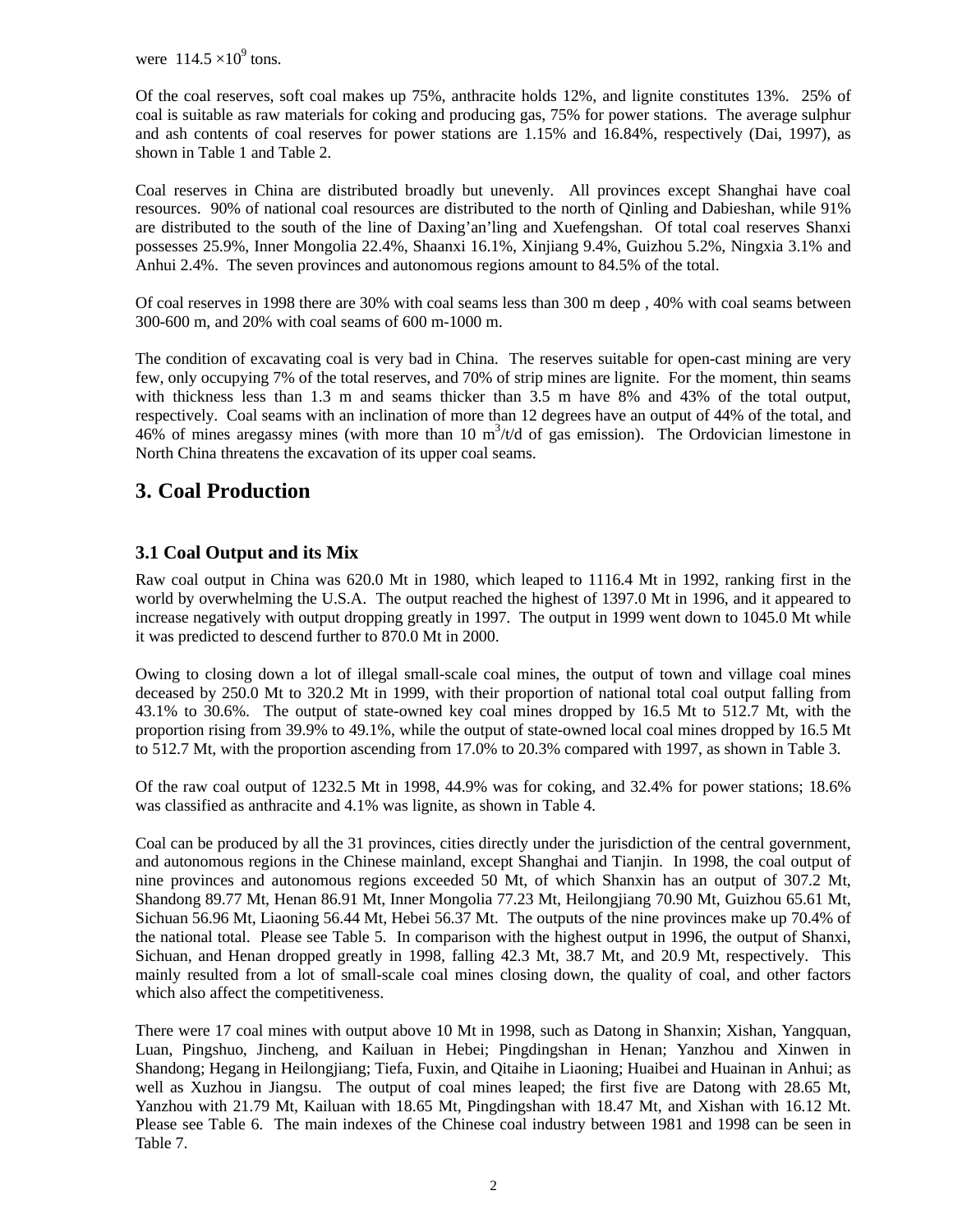## **3.2 Coal Mine Extraction**

Most Chinese coal mines are excavated with mine development methods whose outputs in 1998 accounted for 96.7% of the national total.

In 1998, there were 593 state-owned key coal mines, 227 of which have annual capacities above 900 kt and constitute 73.7% of the total output, 163 of which fall between 900-300 kt and hold 18.1%, and 203 of which produce less than 300 kt and make up 8.2%. China owns a batch of large-scale coal wells with high advanced mechanization, and there are 11 coal mines with annual output above 4 Mt, of which Dongtan coal mine in Yanzhou and Daliuta coal mine of Shendong Coal Company have outputs exceeding 5 Mt. The Daliuta Coal Mine set up in 1996 adopted coal-cutting equipment from the Joy Company in the U.S.A. In 1999, Daliuta produced about 5.107 Mt of raw coal with a production of 41.5 t per employee. Their target in 2000 is to reach an annual output of 8.4 Mt with 365 employees, producing 83 t per employee, thus getting to the most advanced level in the world (CIRI, 2000(1)).

Almost all state-owned key coal mines employ the long wall mining method. The coal faces mined by the long wall method account for 96% of total mining output. China has possessed the capacity to design and manufacture by itself sets of fully-mechanized long walling equipment suitable for geological conditions with multiple coal seams. In 1998, the mechanization of coal cutting in state-owned coal mines amounted to 73.6%, while full mechanization reached 49.3%. Fully-mechanized mining technology with top-coal-caving for thick seams, created solely by China, has reached the world advanced level. In 1999, there were 23 coal mining teams adopting this technology with annual outputs exceeding 1 Mt. A coal cutting team in the Dongtan coal mine in Yanzhou has created a new record of producing about 5,057,861 tons of raw coal annually (CIRI, 2000(2)).

Most of the local state-owned coal mines adopt mining technologies with partial mechanization. The town and village coal mines usually are extracted manually, and almost half of them employ primal production patterns.

## **3.3 Open-cut Working**

At the early period of the 80s, China began to speed up developing open-cast mines, introducing foreign capital and technologies, building up large-scale open-cut mines, including the Antaibao open-cast mine of Pingshuo in Shanxi with an annual designed capacity of about 15 Mt and an investment of \$0.64 billion U.S. The Antaibao mine was set up in 1987 in cooperation with the Daoxi Coal Mine Company, a subordinate of the West Oil Company in the U.S.A. In 1991, the West Oil Company retreated from the cooperation.

In 1998, China had 70 open-cast mines with annual capacity of 52.4 Mt and an output of 40.5 Mt, constituting 3.3% of the total raw coal output (Yan *et al.*, 2000). Of these, there were 15 state-owned key coal mines with annual production capacities of 40.8 Mt, an output of 30.8 Mt, and an average stripping ratio of 4.3. The largest open-cast mine is the Antaibao coal mine in Pingshuo, which has an output of 11.81 Mt, 6612 employees, and produced 12.81 t per employee in 1998.

Chinese open-cut mines adopt multiple extraction processes. At the moment,  $10 \text{ m}^3$  power shovels with and 108 t self-dumping cars can be manufactured by ourselves. 16 m<sup>3</sup> and 23 m<sup>3</sup> electric excavators, 154 t selfunloading trucks, and 3100 m<sup>3</sup>/h buckwheel excavators can be produced in cooperation with foreign companies, with which an open-cast mine with an annual output of 5-10 Mt can be equipped.

In comparison with developing pits, there are some advantages to exploiting opencast mines in China:

- The investment ratio of coal tonnage in a new open-cast mine is 20%-30% lower, and its construction period is 1/4-1/3 shorter than a new open-cast mine;
- The production cost is  $1/7$  lower;
- Production is one time higher;
- The conditions for safe production are good;
- Coal recovery can reach as much as 95%, compared with about 50% in large-scale mines.

There are 58 Gt of unmined coal reserves and 30 Gt of prospected lignite reserves suitable to open-cast working. These coal resources are mainly located in Inner Mongolia, Shanxi, Yunnan and Xinjiang. During 1996 and 2000, the construction of national open-cut mines reached 27.9 Mt/y, accounting for 25% of national state-owned key mines under construction. It is predicted that the annual output of open-cut mines in China can come up to 80 Mt in the early  $21<sup>st</sup>$  century and 150 Mt in 2010 (He *et al.*, 1998).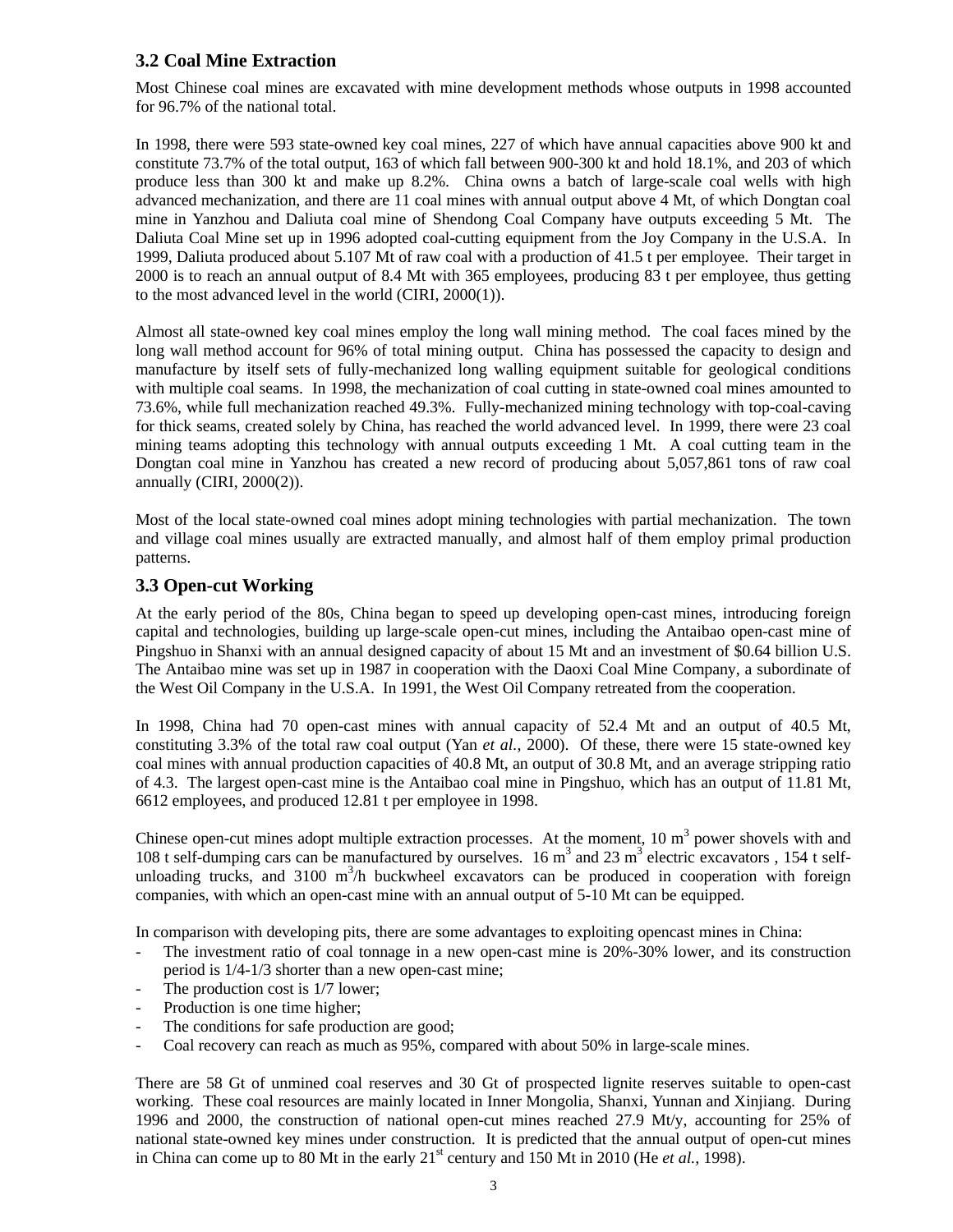## **3.4 Productivity**

The coal industry is one of the departments whose staff is largest. In 1998, the employees in the coal system amounted to about 6.6 million, of which the state-owned key coal mines have 2.64 million people, local state-owned key coal mines 1.46 million and coal mines belonged to TVEs estimated at 2.5 million (Yan *et al.*, 2000).

The working productivities of Chinese coal mines are very low. The coal production only reached an average value of 187 t per capita in 1998;the state-owned key coal mines value was 191 t. The figures amount to 11,890 t in America and 10,800 t in Australia (IEA, 1999). It weakens greatly the comparative advantages of cheap labor and abundant coal reserves.

### **3.5 Safety in Coal Mines**

In the last twenty years, the coal mines in China have improved greatly their safety conditions; however, the mortality rates for accidents in coal mines are the highest in the world.

Between 1980 and 1999, the mortality rates for accidents in coal mines in China descended greatly from 8.17 to 4.54 people/Mt, of which the state-owned coal mines decreased from 4.53 to 0.966 people/Mt as shown in Table 8. But the fatal accidents in town and village coal mines are very serious. In 1999, the figure is up to 10.99 people/Mt, and there are up to 334 accidents with more than 3 deaths per accident and the total death of 2174 people. Of all the accidents gas explosions headed the list with 2075 deaths, accounting for 60% of total accidental deaths (Pan, 2000). The main reasons are that execution of the laws is not strict; small coal mines without basic safety conditions have not been closed down; some accidents have not been disposed of legitimately; safety management is weak; most fatal accidents result from violating regulations in operation; workers in town and village coal mines seldom receive training; and the educational achievement of coal mine workers is low, 50% of whom are illiterate or semiliterate.

On Nov. 7 1992, China enacted "Safety Laws in Mines," which has been in effect since May 1, 1993. The law regulates some issues pertaining to the security guaranties of mines' construction and operation, the safety management, safety supervision and accident disposal, as well as relative law duties in mines' enterprises. Based on it, the coal industry revised "Safety Laws and Regulations in Coal Mines." The State Coal Mine Safety Supervision Bureau, subordinate to the SETC, was established in Jan. 2000 in order to strengthen safety supervision in coal mines. The State Coal Mine Safety Supervision Bureau has set up 19 provincial supervision bureaus, and 68 offices in large- and medium-scale mines, forming a perpendicular management system.

## **3.6 Coal-related Diversified Economic Enterprises**

During the mid 1980s, coal mines started to make great efforts to develop diversified economic enterprises in order to improve the economic efficiency and allocate laid-off employees. The government has extended credit of 2 billion yuan with discounted interest for supporting coal-related diversified economic enterprises since 1993. In 1998, the total turnover of coal-related diversified economic enterprises got to 53.8 billion yuan, and their employees amounted to 1.637 million people, including 43.15 billion yuan and 1.414 million people for state-owned key coal mines.

## **4. Coal Preparation (CPUA, Ye, 2000)**

Typically only coal for coking and power generation for export was processed before the 90s. China's coal processing capacity has increased considerably, but the ratio of raw-to-processed coal is stagnant. The development of coal preparation has been improved by a competitive coal market and more stringent laws, regulations, and standards in air environmental protection in the recent ten years.

In 1985, the country had 105 coal preparation plants with annual disposal capacity of 144.2 Mt. At the end of 1998, there were 1581 coal preparation plants with a total annual disposal capacity above 494.3 Mt and an annual disposal capacity above 30 Mt each, including 1492 plants for coking with an annual disposal capacity of 337.1 Mt and 101 plants for power stations with an annual disposal capacity of 157.2 Mt. Of these, there were 233 state-owned key coal preparation plants with an annual disposal capacity of 346.6 Mt, and 1348 local state-owned and town and village coal preparation plants with annual disposal capacity of 147.8 Mt. 3/4 of these plants have been set up since 1995, and most of them are small-scale coking coal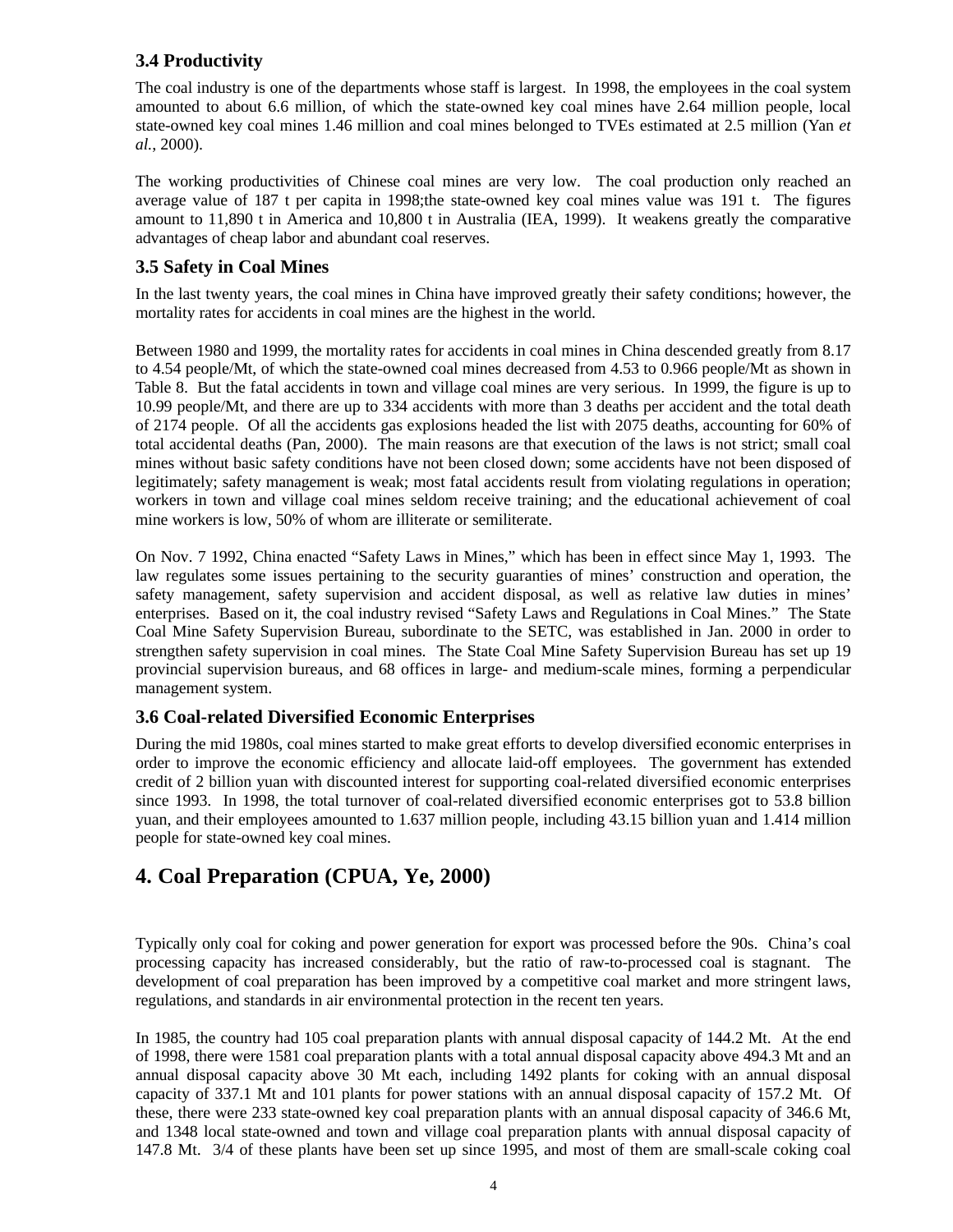preparation plants.

In 1998, there were 310 Mt of raw coal processed, occupying 25.2% of raw coal output, of which 210 Mt were coal for coking, and the cleaned coal output was 140 Mt, exceeding market needs; 100 Mt of coal for power plants was processed, and its share of raw coal was 15%. The coal preparation plants for coking and power plants collectively utilized 2/3 of their capacity. The coal preparation output and share of raw coal of the state-owned key coal preparation plants as shown in Table 9.

The raw coal preparation output in 2000 is predicted to be 386 Mt with a share of raw coal of more than 40%.

At the moment, 80% of cleaned coking coal is provided to the metallurgy industry, while the rest is destined for the chemical industry, city gasification, foundries, and for export. The cleaned power coals can mainly be offered for gasification, blast furnace, generation, and export.

With the development of coal preparation, commercial coal quality has been improved enormously. Compared with 1995, the average ash and sulphur contents of cleaned coking coal decreased from 10.03% to 9.85% and from 0.85% to 0.74%, respectively; the average ash and sulphur contents of processed coal for power stations respectively dropped from 12.38% to 12.10% and from 0.74% to 0.64%; and the average ash and sulphur contents of coal for power generation descended respectively from 28% to 26%, and from 1.30% to 1.02% in 1998.

The coal preparation technologies in China have also made obvious progress. In 1998, there were 32 largescale coal preparation plants with annual disposal capacity above 3 Mt and their total capacity of 138.6 Mt. The coal preparation plants located in Fan Ge Zhuang and Qian Jia Ying in Kailuan and Baodian in Yanzhou are the largest ones for coking with an annual disposal capacity of 4 Mt each. The largest coal preparation plant for power stations is the Antaibao plant in Pingshuo with an annual capacity of 15 Mt.

The main coal preparation method in China is jigging. 59% of coal mines use jigging, 23% employ heavy medium separation of coal, 14% adopt coal floatation, and 4% use other methods. China has had the ability to design and manufacture sets of equipment with annual disposal capacity of 4 Mt for coal preparation plants. At present, the investment cost of new-built coal preparation plants has an annual disposal capacity of 50 yuan per ton.

The share of raw coal washed in China is still on the low side. The main obstacles hindering the development of coal preparation are:

- Lack of incentive policies for coal preparation for power plants;
- The washability of raw coal in China is rather bad; moreover, the coal preparation technology falls behind, so the processed coal output ratio is low (the cleaned coking coal output ratio is 57.8%), its ash content is high, and its sale prices are much higher than raw coal.
- The comparative prices of commercial coal are irrational;
- Some time is still needed to implement rigorously the laws and regulations of air protection and emissions standards.

## **5. Coal Mines' Construction**

China has undertaken the largest aggregate coal mine construction project in the world during the last 20 years to meet its increased need for coal. 786 coal mines with a total annual output of 344.5 Mt and each with an annual output of more than 30 kt, were built and put into operation between 1981 and 1998. By the end of 1998, there were 277 coal mines under extended construction, with total annual production capacity of 172.5 Mt. During the same period there were 92 coal preparation plants being set up with a total annual production capacity of 156.0 Mt.

Between 1981 and 1998, the total investment in coal mine construction amounted to 154.95 billion yuan. The investment composition has changed greatly, with more sources of capital. The state investment ratio fell from 69.4% between 1981 and 1985 to 14.3% between 1996 and 1998, while domestic loans went up from 6.1% to 67.8%.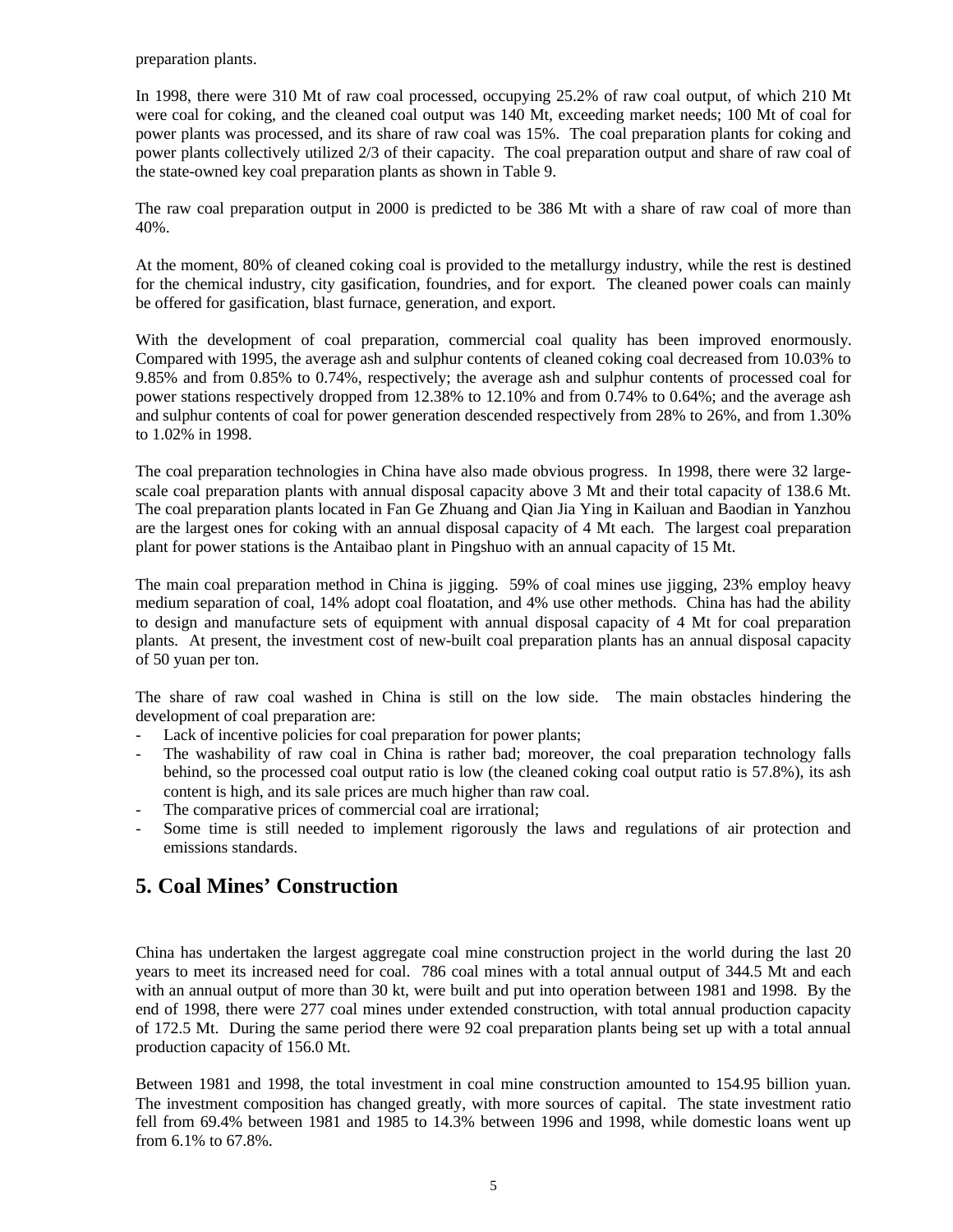In 1997, the investment per ton of the newcoal mines was 500 yuan calculated from construction to put in operation.

The coal industry is the one of the most important fields introducing foreign capital into China. The accumulative foreign capital introduced into Chinese coal mine construction reached \$4.18 billion U.S., 78.6% of which are from foreign government loans. There are 23 projects utilizing foreign capital with annual production capacity of 96.4 Mt.

18 key projects in China's coal industry are under construction: five coal mines with a total annual production capacity of 17.2 Mt located in Gujiao, Yangquan, Jincheng, and Liliu in Shanxi; open-cast mines of 12.0 Mt and 5.0 Mt in Zhun'ge'er in Inner Mongolia and Pingzhuang Yuanbaoshan, respectively; three coal mines with 11.1 Mt in Yanzhou and Zhaoteng in Shandong; three mines with 8.8 Mt in Huainan and Huaibei in Anhui; five mines with 7.5 Mt in Pingdingshan, Yongxia and Zhenzhou in Henan; two mines with 2.4 Mt in Shuangyashan and Qitaihe in Heilongjiang; three mines with 3.0 Mt, 1.65 Mt and 1.8 Mt located in Huating in Gansu, Lingwu in Ningxia, and Weixia in Hebei, respectively.

The mine construction technologies in China have made great progress. The freeze sinking, shaft drilling, smooth blasting, bolting, and shotcreting have reached the advanced-world level. Large shaft drilling machines especially for coal mines have been designed by China and have equipped 47 wells with a maximum diameter of 9.3 m and the longest depth of 508 m (CST, 1997).

## **6. Coal Consumption**

## **6.1 Coal Demand**

With the high-speed development of the economy since the 80s, the coal demand dramatically has gone up. The domestic coal consumption in 1980 amounted to 601.1 Mt, which reached a peak of 1345.9 Mt in 1996 (according to the survey of SPDC and former Coal Industry Department). The figure started to fall to 1310 Mt in 1997. In 1999, it is about 1150 Mt.

The reasons for this large decrease in coal demand are:

- The economic growth speed slowed down. It was 9.6% in 1996; however, in 1999 it descended to 7.1%
- The structure of industry departments, including sectors, enterprises and products has changed. The energy consumption per unit of output value of industry went down an annual average of 6.3%, while the energy consumption per unit of GDP declined 4.5% on average.
- The coal quality improved. According to the survey, the thermo-value of national coal for power stations rose 300 kcal/kg on an average, which cut down the coal need above 70 Mt.
- Imported oil has proliferated. The net imported oil in 1996 was 13.93 Mt, however, it grew to 43.81 Mt in 1999.
- Closing down the small enterprises with high-energy consumption. A batch of small enterprises with high-energy consumption and heavy pollution in the sectors of power, metallurgy, construction materials, petrochemicals, etc. The power industry plans to close down small-scale coal power plants with installed capacity of 30 GW that will be replaced by new large units. It is estimated that the coal can be retrenched 40 Mt yearly.
- The end-users changed to use clean and high-efficiency energy. From 1996 to 1998, the power consumption per capita for living of inhabitants grew from 93.0 kWh to 111.2 kWh, the number of inhabitants in cities and towns using gas increased from 0.138 billion people to 0.16 billion people, and the construction area provided with district heating grew from 734  $\text{Mm}^2$  to 862  $\text{Mm}^2$ .

#### **6.2 Consumption Mix**

The coal consumption mix has made great change. The proportion of coal consumed for power generation in the total coal consumption went up greatly, rising from 18.0% in 1980 to 37.4% in 1997. The coal for transportation dropped from 3.2% to 1.1% because the railway department is increasingly switching from internal-combustion to electric locomotives. The energy use in civil and commercial departments changed to high-quality energy, such as power, gas and heat, directly decreasing coal combustion; their coal consumption fell from 21.5% to 10.6% of the total coal consumed. Please see Table 10.

### **6.3 Coal Trade**

In 1998, the inter-provinces trade volume of domestic coal was 847.8 Mt. There are six provinces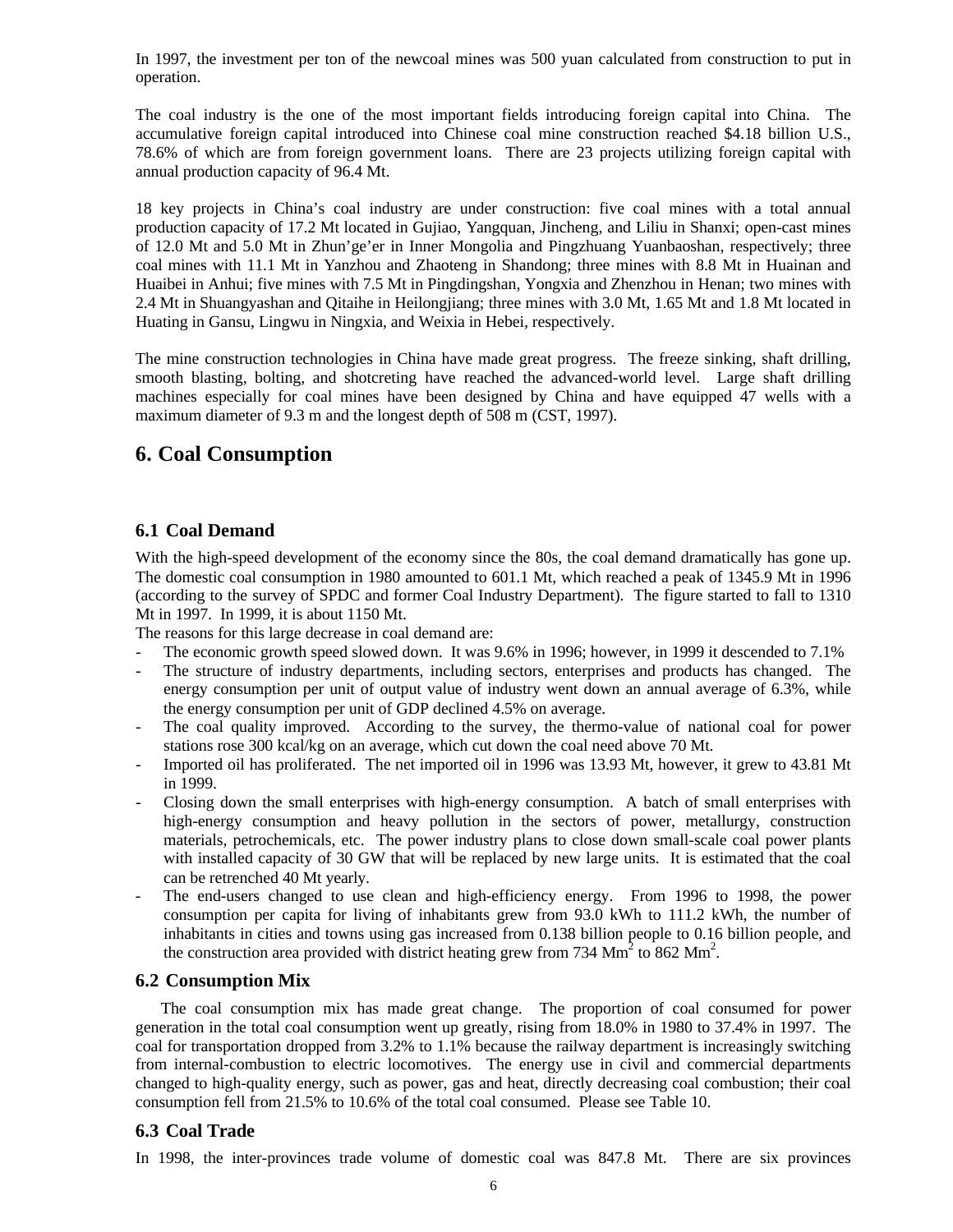(autonomous regions) with net output exceeding 10 Mt: 277.55 Mt for Shanxi, 26.85 Mt for Inner Mongolia, 16.46 Mt for Henan, 14.97 Mt for Guizhou, and 10.30 Mt for Heilongjiang and Shaanxi. 10 provinces and cities directly under the jurisdiction of the central government and autonomous regions have more than 10 Mt of net input: 44.31 Mt for Jiangsu, 34.04 Mt for Zhejiang, 31.72 Mt for Liaoning, 30.44 Mt for Shanghai, 29.39 Mt for Hebei, 25.05 Mt for Hubei, 20.75 Mt for Tianjin, 18.20 Mt for Guangdong, 13.31 Mt for Shandong, and 12.57 Mt for Beijing. For the regional distribution of China coal consumption and production see Table 11; for coal transportation see Table 12.

The coal export by China has increased greatly since the middle 1980s (please see Table 13). The export in 1985 was 7.77 Mt, and it grew to 37.41 Mt in 1999. The coal is mainly exported to Japan, South Korea, Hongkong, and Taiwan. Little coal is imported, and only 1.58 Mt of coal in 1998 were from Australia, Russia, and South Africa. Please see Table 11.

The China National Industry Import and Export Corporation is the main agency for coal export in China, and there are other companies which can deal with export, such as the China Mines Import and Export Co., the Shenghua Group Co., and the Coal Import and Export Co. in Shanxi province.

## **7. Coal and Environment**

The production and utilization of coal deteriorate the environment, which has become the main concern in China.

#### **7.1 The Effect of Coal Production and Utilization on Health and the Environment**

The effects of by coal production include:

- Subsidence. The subsidence of land is about 30 ha whenever mining one million tons of coal. Up to now, the total subsidence acreage exceeds 600,000 ha, 50% of which is fertile land. At the moment, the reclamation ratio of state-owned coal mines is 13%, and the ratio for mined-out area of opencast mines is 10%.
- Coal Refuse. About 130 Mt of gangue will be discharged, piling up to 3300 Mt, and occupying the lands area of 17,000 ha. Of more than 1500 gangue mountains, 125 are in spontaneous combustion. At the present, the national utilization of gangue is 300 Mt, 30% of which is for power generation, 25% for construction materials, 20% for constructing roads, and 23% for filling materials of mines.
- Methane from Coal Seams. In 1998, the methane emissions from national coal mines totaled about 8 billion cubic meters.

The effects on the environment made by coal utilization:

- The hazards of indoor pollution to health. In 1998, 78% of Chinese inhabitants still used coal and biomass for cooking and heating, which leads to indoor air pollution and undermines people's health. Its hazards can be mentioned in the same breath with smoking. In villages, air pollution indoors brings about a high proportion of diseases in the respiratory system. In 1995, the mortality rate of village inhabitants caused by respiratory disease was as high as 169.4 people in every 100,000, the leading cause of death.
- Air pollution in cities. Urban pollution in China is typically caused by soot. In 1995, the national  $SO<sub>2</sub>$ emissions reached 23.70 Mt, and it reduced to 20.90 Mt in 1998, 85% of which were from coal combustion. SO<sub>2</sub> emissions dropped further to 18.58 Mt in 1999. The national area covered by acid rain has burgeoned to over 1/3 of the state's lands. The economic losses caused by acid rain reach 110 billion yuan annually.
- $CO<sub>2</sub>$  emissions. China has become the second largest country of  $CO<sub>2</sub>$  emission in the world. 85% of  $CO<sub>2</sub>$  comes from coal combustion. In 1996,  $CO<sub>2</sub>$  emission from coal combustion in China occupied 29% of the world total. In the last years, coal consumption in China abated greatly, subsequently,  $CO<sub>2</sub>$ emission lessened. The  $CO<sub>2</sub>$  emission from coal combustion in 1999 is estimated to fall to 120 Mt-C compared with 1996, which contributed to reduced emissions of GHGs.

## **7.2 Environmental Laws and Regulations**

The environmental regulations concerning coal in China mainly are: Air Pollution Control (1987, revised in 1995, 2000), Water Pollution Control (1984), Solid Rubbish Environment Control (1995), Land Management Law (1986, revised in 1988, 1998), Mineral Resources Laws (1986, revised in 1996), Mines' Security Laws (1992), Regulations of Land Reclamation (1988). Of these, the most effective law on coal industry is the air pollution control law. For the emissions standards of coal power plants see Table 14.

- In 1998, pollution control methods in acid rain- and  $SO<sub>2</sub>$ -control areas in China started to be executed:
- New mines with sulphur content above 3% are forbidden; the exiting mines are restricted to produce and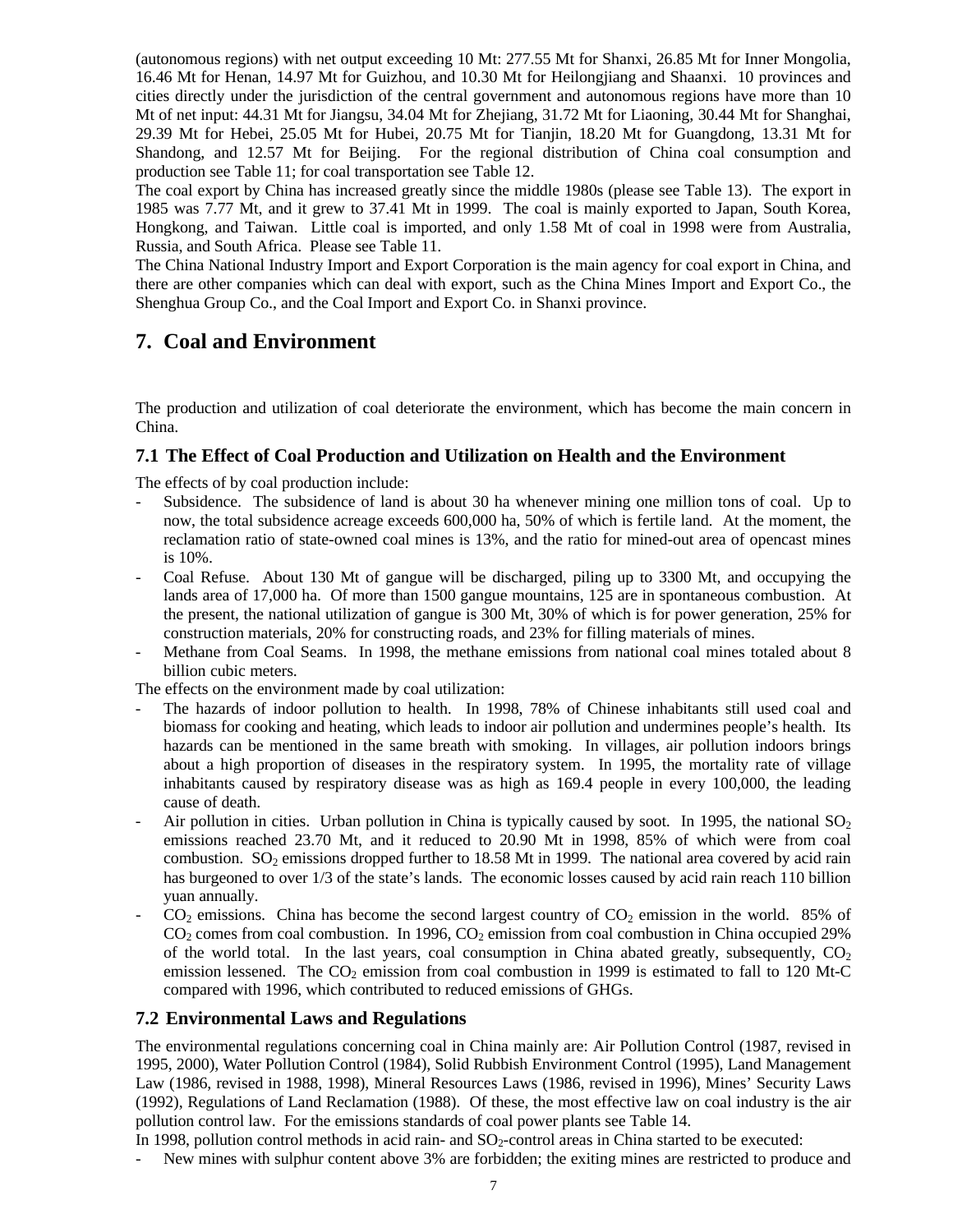requested to close down.

- The sulphur content of coal used in cities must comply with government regulations. Beijing has stipulated that the cities and their suburbs are prohibited from using coal with sulphur content above 0.5% and gas content exceeding 10% (except coal for the chemical industry, metallurgy, and power generation) since Aug. 1998.
- New coal power plants are prohibited in large and medium cities and their suburbs, except IGCC plants that produce power by heat.
- New and rebuilt power plants with sulphur contents exceeding 1% must be equipped with desulphuration facilities.

On April 29, 2000, China promulgated the second revised version of Air Pollution Control, which has been put in practice since Sep.1, 2000. The Law stipulates:

- Carrying out the total control. Confirming the control area of air pollutant emissions and key cities carrying out air pollution control. Checking and ratifying the air pollutant emissions of enterprises and institutions in the control area, and granting emission permits.
- Carrying out levying fees for air pollutant emissions.
- Restricting exploitation of coal mines with high sulphur and gas content.
- Encouraging the development and promotion of CCTs.
- The new and rebuilt power plants and other large and medium enterprises with  $SO_2$  emissions above the emission standard or the total control indexes must be equipped with desulphuration facilities, or take other control methods.

Implementing the law will change the regional distribution of coal production. Those coal mines producing high-sulphur-content coal will be closed down, while the mines with low-sulphur-coal will increase their production. This will lead to improvements in the development of the clean coal technology, such as coal preparation, etc., to raise the coal utilization, to reduce the coal demand, and to create conditions for applying market tools such as emissions rights trading.

China has started to levy an  $SO_2$  emission fee according to the standards of about 200 yuan per ton of  $SO_2$ emissions in the two provinces of Guangzhou and Guizhou, Chongqing, Yibin, Nanning, Guilin, Liuzhou, Changsha, Hangzhou, Qingdao, and Yichang since 1992. From March 1, 2000, the  $SO_2$  emission fee will be charged by 1200 yuan per ton of  $SO_2$  emission. Levying a high  $SO_2$  emission fee is one of the important measures for transferring the environmental costs into internalized costs. It will weaken the competitiveness of coal while strengthening the competitiveness of clean energy.

## **8. Reform and Reshuffle**

Like Eastern Europe and Russia, the reform of the Chinese coal industry relatively lags behind other sectors because the coal industry is a typical symbol of a traditional planned economy, which is called "the latest fortress" of the old system. So the reform is very difficult and needs to take great venture.

In comparison with the countries in the period of transformation, the reform moves of the Chinese coal industry shares many common grounds with them in: opening coal prices, gradually abolishing loss subsidies, withdrawing the governmental institutes managing the coal industry, closing down enterprises with losses, pushing forward shareholding reform and reshuffling, etc. The reforms in China distinct from others are (to begin with) encouraging rural collectives and individuals to open mines.

#### **8.1 Encouraging the development of town and village coal mines**

The town and village coal mines in China include those collective and private coal mines opened by towns and villages, the collective ones opened by the state-owned coal mines, and others (such as the ones by light industry).

The town and village coal mines are the combinations of the rural economic reform with our special situations, which mainly result from broad distribution of coal resources, the transfer of large quantities of rural surplus labor, and the strong desire to get rid of poverty.

In April 1983, the State Council stipulated "8 measures speeding up the development of small-scale coal mines," which inspired rural collectives and individuals to open mines. The town and village coal mines have been growing swiftly, their outputs in 1985 reached 283.2 Mt, increasing 113.1 Mt over the output in 1983. The highest level of 637.7 Mt was reached in 1996, which went up 4-fold compared with the output in 1980, occupying 45.6% of the national total raw coal output and amounting to 34.6% of national total output of primary energy. The newly augmenting coal output was totally produced by town and village coal mines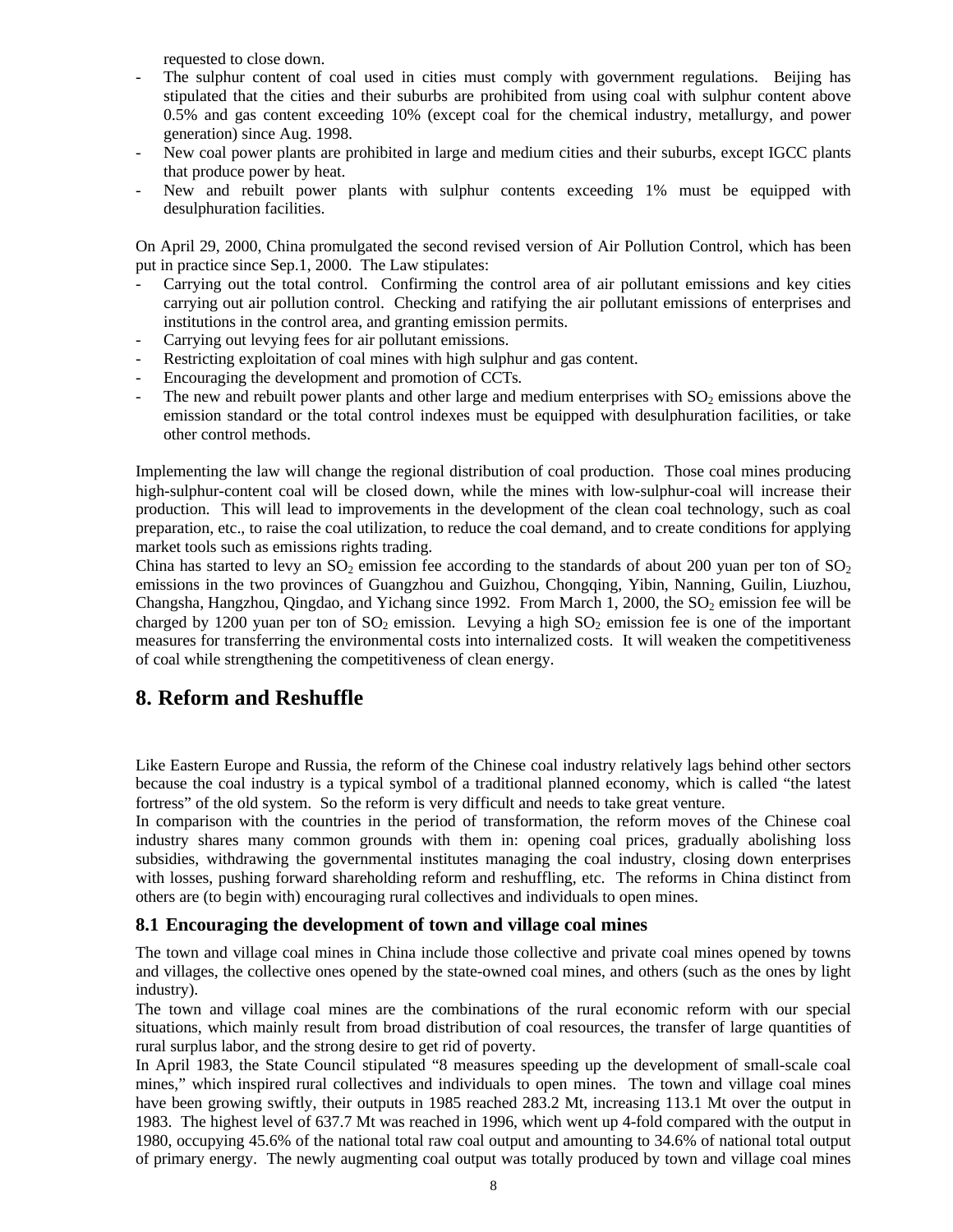during 1991 and 1995.

60% of the coal produced by town and village coal mines offers supply for local consumption and 40% for sale in other places outside of the county, of which 20% was transported outside of the province which amounts to 1/4 of national inter-provinces coal output. The town and village coal mines brought about the development of rural construction materials, power industry, metallurgy, mechanism, chemical industry, food industry, transportation, and services. The output values of these sectors constitute 30% of the national total village industry values, which offer job opportunities for more than 20 million rural surplus laborers, make the remote villages break away from poverty and well-off, and provide a large amount of capital for local agricultural development.

The town and village coal mines have made a great contribution to improving the development of agriculture and social and economic development of the countryside, to alleviating the country's financial burden, to easing up the intensive energy supply, to ameliorating the pattern of coal industry, and to recycling coal reserves abandoned and unable to be exploited by large coal mines (this part of coal reserves almost occupying 30% of the outputs of town and village coal mines). They provide beneficial inspiration for the market economic system set up by the state-owned coal mines.

The main obstacles existing in town and village coal mines are: mining illegally and randomly, weak management, high casualties and mortality, and serious waste of resources. In order to facilitate their sound development and strengthen the sector management, the State Council promulgated "the management ordinances of town and village coal mines" in Dec. 1994.

#### **8.2 Coal Price**

The reform of coal prices in China has gone through a long and tortuous process. In 1992, the government decided to open the injunctive coal prices of the state-owned key coal mines, meanwhile abolishing the loss subsidies. By July 1994, all prices, except the coal for power generation, had been opened. The government still controls the coal allocation and prices for power generation of the state-owned coal mines. When the coal prices are lower than market prices the government will offer some subsidies.

Opening the prices is one of the important reforms in the Chinese energy department, which plays an important role in pushing the market reform of the coal industry. However, coal prices do not reflect the whole supply cost; together with the market's continuous weakening, the coal selling prices of most stateowned coal mines can not compensate their production cost.

The tax reform in 1994 had a great impact on coal price and coal operation. First of all, a product tax of 3% was changed into a value-added tax of 13% (the standard tax ratio is 17%), which caused coal prices (excluding the taxes) relatively to decrease, and lessened the coal revenue. So the government returns a certain ration to coal mines considering the added taxes levied on coal, and makes up the losses of key stateowned coal mines as a form of subsidies.

Secondly, the reform of the resources tax and compensating royalty. The new resources tax is trying to regulate the incomes produced by different levels of resources, to spur the rational development of resources, and to raise prices. The coal resources tax ratios are 0.3-5.0 yuan/t, the resources compensating royalty is levied at 1% of products' sales. The resources tax is levied according to output. In fact, it does not react on regulating the revenues caused by different levels of resources and heightening the coal resources' recovery rate; in reverse, it will place a heavier burden on coal mines.

The outstanding problem existing in coal prices is the very high expenditure of intermediate links. The various fees and added prices with different items levied by circulating process and local government makes the delivery prices far higher than their ex-factory prices. In June 1996, the ex-factory price of high-quality coal for the power station in Datong in Shanxi was 172 yuan/t, the price arriving at Shanghai Port via Qinghuandao Port amounts to 303 yuan/t, and the delivery price of users is much higher.

The government will also levy the railway construction fund in addition to the coal transporting fee levied by the railway department. In 1998, the fund paid by coal mines reached as high as 11.7 billion yuan, most of which was paid by the state-owned key coal mines in midwest areas.

In Aug. 1998, the average price of high-quality coal for power stations was 267 yuan/t; it dropped to 240 yuan/t in Aug. 1999 and increased again to 250 yuan/t in Feb. 2000.

#### **8.3 The Reform of Government Institutions**

The Coal Industry Department was withdrawn and reshuffled to the State Coal Industry Bureau under the leadership of SDPC during the reforming of central government institutions in May 1998. The bureau's management functions changed fundamentally: it is no longer in possession of or directly manages the stateowned key coal mines. It mainly takes charge of making the sector's planning, policies, laws and regulations, and implementing the sector's management. The staff was cut by 3/4.

There were 94 state-owned key coal mines and 206 enterprises and institutions wholly handed over to provincial government management from July 24 to Aug. 28 1998.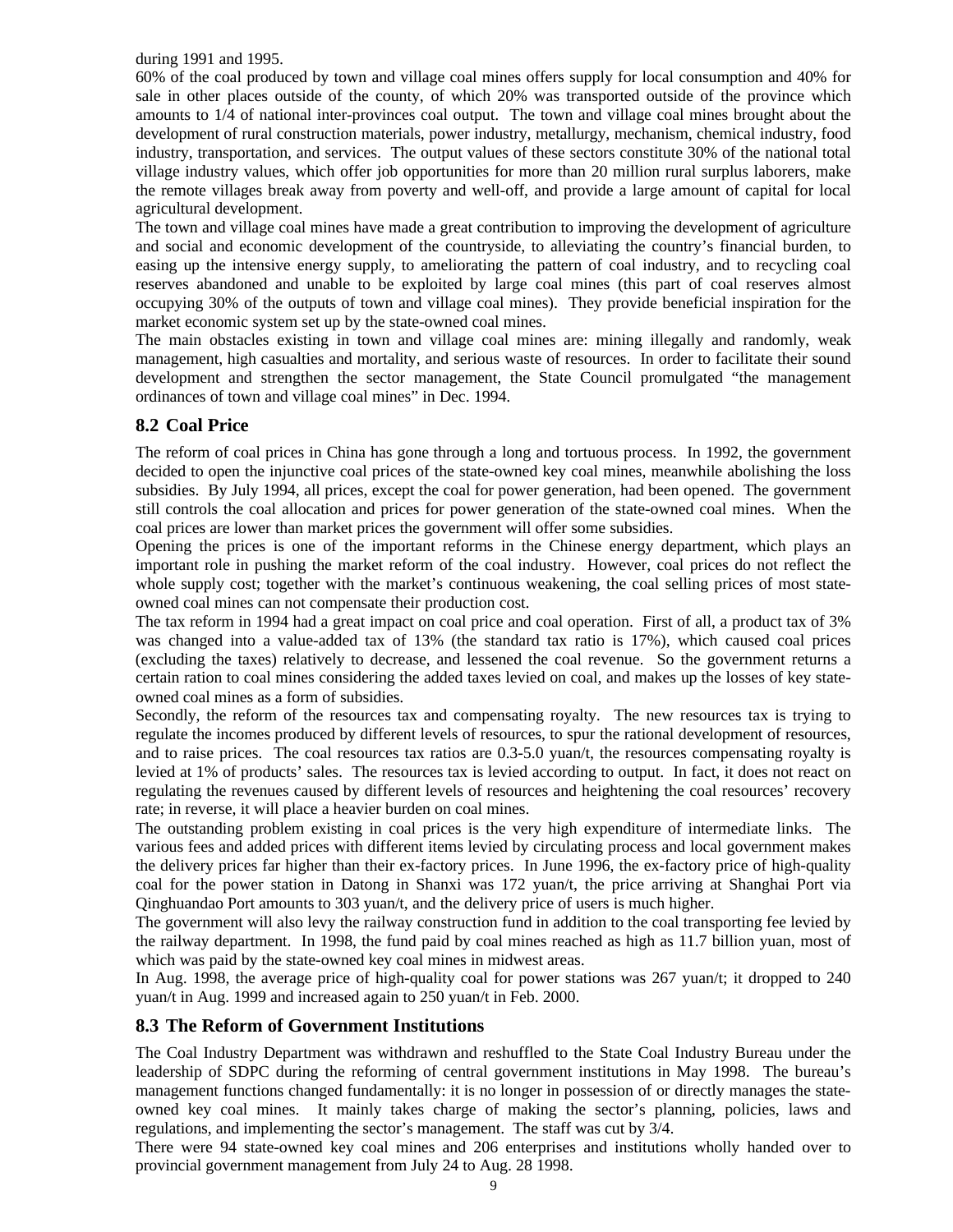## **8.4 The Reform of the State-owned Key Coal Mines**

The reform of the state-owned key coal mines is a fight of assaulting fortified positions in reforming the Chinese coal industry.

In 1992, "Enterprises Laws" started to be implemented, which elementarily confirms the enterprises' law status.

In 1995, the pilots of the modernized enterprises' system started to be set up. The Yanzhou Mineral Bureau is one of the 100 pilots; others demonstrated by the Coal Department are the Xingtai, Zhengzhou, Panjiang, Pingdingshan, and Pingshuo coal mines.

In 1997, 32 state-owned key coal mines reshuffled and set up companies. The coal mines of Yanzhou, Datong, Pingdingshan and Kainuan demonstrated enterprise groups and shareholding reform and going into the stock market.

In general, the endeavor of setting up a modernized enterprise management system in state-owned key coal mines has just started, and there is still a long way to go.

At the same time, the state-owned key coal mines implement to reduce staff and improve efficiency and strengthen competitiveness. The state-owned key coal mines cut down 1 million people during 1992 and 1999. The laid-off people went to service centers to obtain employment again. They were paid for basic life fees according the local standards, were organized to take part in training preparations for getting jobs again, and sought job opportunities through various channels. The central finance, unemployment insurance, and the enterprises-with-losses accounted for 1/3 of the life fees of laid-off people. If the two latter were not offered, the central finance would represent all the burden.

The state-owned key coal mines started to be bankrupted from 1999. This is a fateful step in the reform and reshuffling of the Chinese coal industry. The Benxi Coal Mine Company in Liaoning, the Longfeng Mine in Fushun, and 4 mines in Jixi in Heilongjiang declared bankruptcy in succession.

Of the state-owned coal mines, there are more than 120 with exhausted resources, serious losses, high sulphur and ash contents, and no market. Their total production capacity is 90 Mt annually. In 1998, they produced 50 Mt of coal with a loss of 3.5 billion yuan, occupying 88% of the total losses. More coal mines will be bankrupted in the next years.

Staff of the enterprises in bankruptcy will be paid 3 times the enterprises' average salaries for the previous half-year in the cities that they live for their rearrangement allowances. The bankruptcy fee will come from the prices of land used, assets sold off, and loss subsidies, and the insufficient parts are assisted by central finance.

#### **8.5 Closing down illegal small-scale coal mines**

Market coal prices started to increase, and the development of the town and village coal mines was uncontrollable after the State Council decided to open the coal prices in 1993. The coal output of town and village coal mines in 1996 went up dramatically 210 Mt over the output in 1992. Coal was seriously oversupplied, and the state-owned coal mines fell into an unprecedented predicament. In Nov. 1998, the State Council decided to close down 25,800 small coal mines with illegal mining and irrational layout until the end of 1999, and the decision has reduced the output by 250 Mt. The coal mines with irrational layout are those that are legally exploited in the scope of the state-owned large coal fields and produce coal with high sulphur and ash content. The country has closed down 33,220 small coal mines, decreasing output by 300 Mt as of May 15, 1995. The number of town and village coal mines was reduced from 70,000 at the beginning of 1998 to 38,000 at the end of 1999. Meanwhile the output abated from 570.4 Mt in 1997 to 320.2 Mt in 1999, and the proportion in the total output declined from 30.6% to 43.1%. 18,900 coal mines are planned to close down, cutting down output by 120 Mt.

Closing down coal mines and cutting down their production have obviously meliorated the industrial structure, and the social stocks of coal decreased by 200 Mt to 154 Mt in May 2000, while coal prices stopped falling and began to ascend again.

On the other hand, some newly appearing problems, which result from implementing administration means, cannot be neglected. The first is the issue of supporting local governments, whose revenues are mainly from these small coal mines; the second is the compensation issues concerning closing down the legal small coal mines; the third is the social issues, such as a lot of people losing their jobs the possible debt entanglements resulting from closing down the mines set up by raising money, etc.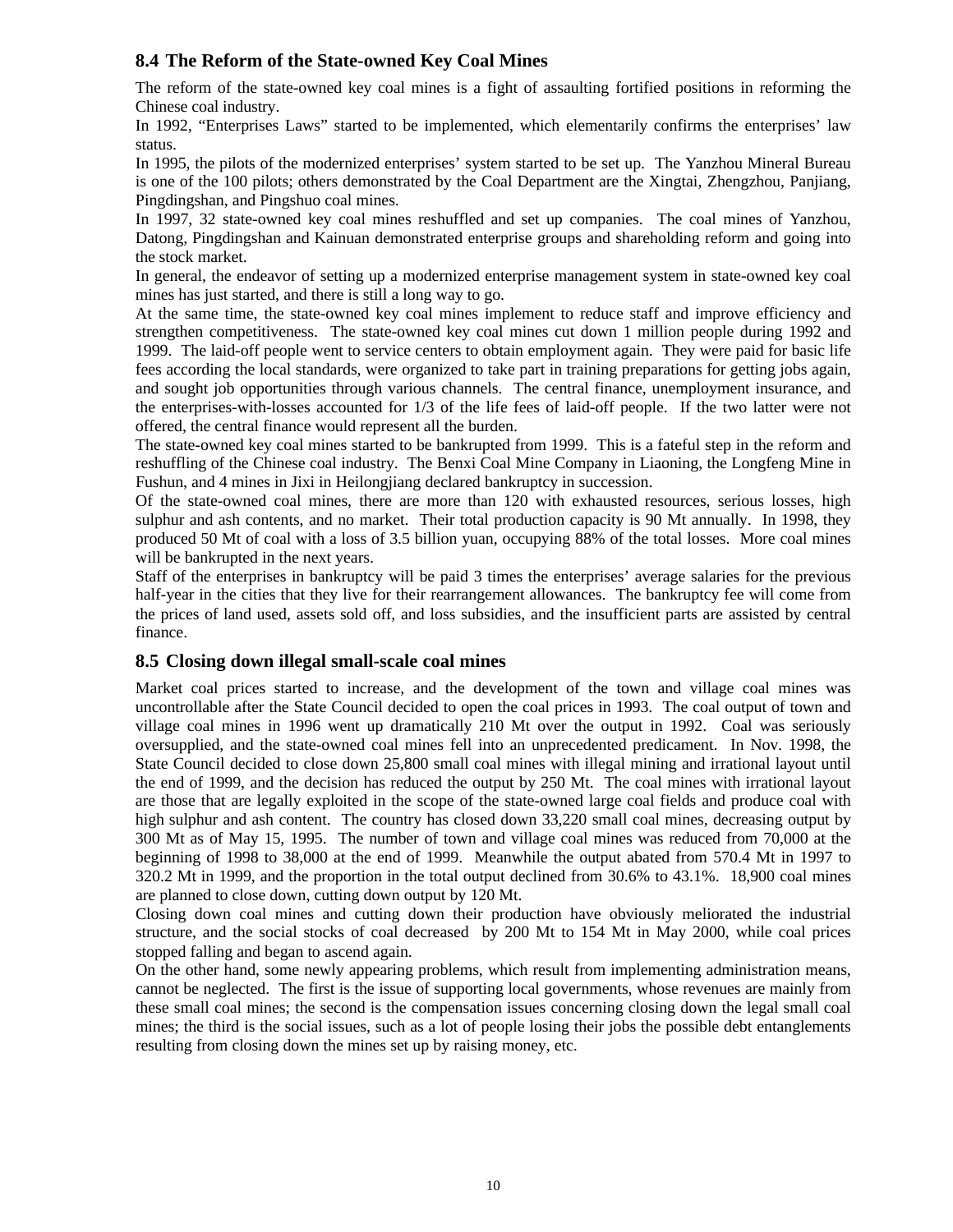## **9.1 The challenges facing with Chinese industry coal industry**

- Competitiveness. Coal is confronted with challenges from competitive clean energy sources in the domestic market such as hydropower, natural gas, etc. and from imported coal. In international markets, the competitiveness of exporting coal is gradually weakening, and now exporting coal seldom makes earnings and even is in losses.
- Pressure from the environment. The environmental laws and regulations are becoming more and more stringent, which has become the pivotal factor restricting expansion of coal production and utilization.
- Reform and reshuffling. There exists a series of hindrances in reforming the state-owned coal mines and closing down the mines with losses. The closed small coal mines may see a revival.

## **9.2 Future Coal Mines**

In the predicted future, coal is still the main energy source in China, but its importance will relatively descend. It is newly predicted by experts that national coal demand in 2010 will be about 140 Mt, equivalent with the original planned output in 2000, which is completely unexpected. The coal proportion in primary energy demand will come down to about 60% in 2010. The demand for coal will be about 1800-2000 Mt in 2020, and the proportion in primary energy demand will fall to below 60%.

From a long view, the upper limits of coal supply in China will be 2700 Mt in 2050, and coal will become the clean and highly efficient energy source. 70% of coal can be provided for power generation, and the compound liquid fuels produced by coal will probably exceed 100 Mt.

## **9.3 Clean Coal Technologies**

It is unavoidable that coal consumption in China will increase within 20-30 years. Hence, clean coal is the future of Chinese energy. Please see Table 15 about the progress of CCTs in China.

## **9.4 Coal Bed Methane**

CBM resources are estimated to be 30-50 trillion cubic meters within the seam depth of 2000 m. The China United Coal Bed Methane Corporation (CUCBM) was established in May 1996 and planned to produce 10 billion cubic meters of CBM. The corporation actively develops international co-operation projects adopting the model of sharing output through different quotients. At the moment, the corporation has signed outputsharing contracts with Texaco, ARCO and Philips in the U.S.A. to exploit resources in Huaibei, in Anhui, and in Shanxi in cooperation with the CBM. The cooperation area totals  $11,000$  km<sup>2</sup> with predicted reserves above 500 billion cubic meters. The CBM in Huaibei has been already tried to extract, and its annual output will amount to 0.5 billion cubic meters. At the same time, CUCBM is prospecting CBM in Qinshui basin in Shanxi and in three rivers and middle parts of Liaoning, etc by themselves.

|                   | The proportion of various coal classifications (%) |           |                   |                   |                   |                   |           |  |  |
|-------------------|----------------------------------------------------|-----------|-------------------|-------------------|-------------------|-------------------|-----------|--|--|
| Coal              | Average                                            | Coal with | Coal with         | Coal below        | Coal with         | Coal beyond       | Coal with |  |  |
| classifications   | sulphur                                            | very low  | low sulphur       | the middle        | middle            | the middle        | high and  |  |  |
|                   | content $(\% )$                                    | sulphur   | content           | sulphur           | sulphur           | sulphur           | very high |  |  |
|                   |                                                    | content   | $(0.5\% - 1.5\%)$ | content           | content           | content           | sulphur   |  |  |
|                   |                                                    | $0.5\%$ ) |                   | $(1.0\% - 1.5\%)$ | $(1.5\% - 2.0\%)$ | $(2.0\% - 3.0\%)$ | content   |  |  |
|                   |                                                    |           |                   |                   |                   |                   | $3.0\%$ ) |  |  |
| The national      | 1.10                                               | 48.60     | 14.85             | 9.30              | 5.91              | 7.86              | 8.54      |  |  |
| total             |                                                    |           |                   |                   |                   |                   |           |  |  |
| For power         | 1.15                                               | 39.35     | 16.46             | 16.68             | 9.49              | 7.65              | 7.05      |  |  |
| station           |                                                    |           |                   |                   |                   |                   |           |  |  |
| For coking        | 1.03                                               | 55.16     | 13.71             | 4.18              | 3.29              | 8.05              | 9.62      |  |  |
| North China       | 1.03                                               | 42.99     | 14.40             | 16.94             | 10.74             | 8.88              | 3.57      |  |  |
| Northeast         | 0.47                                               | 51.66     | 14.04             | 19.68             | 1.92              | 2.05              | 0.00      |  |  |
| East China        | 1.08                                               | 46.67     | 31.14             | 3.70              | 3.20              | 4.72              | 9.21      |  |  |
| Middle South      | 1.17                                               | 65.20     | 12.42             | 7.66              | 2.34              | 5.50              | 6.71      |  |  |
| Southwest         | 2.43                                               | 13.22     | 10.71             | 7.52              | 2.68              | 17.40             | 43.61     |  |  |
| Northwest         | 1.07                                               | 66.23     | 6.20              | 2.50              | 4.01              | 9.31              | 9.98      |  |  |
| $\alpha$ $\alpha$ |                                                    |           |                   |                   |                   |                   |           |  |  |

**Table 1 The distribution of coal resources with sulphur contents**

Source:[7]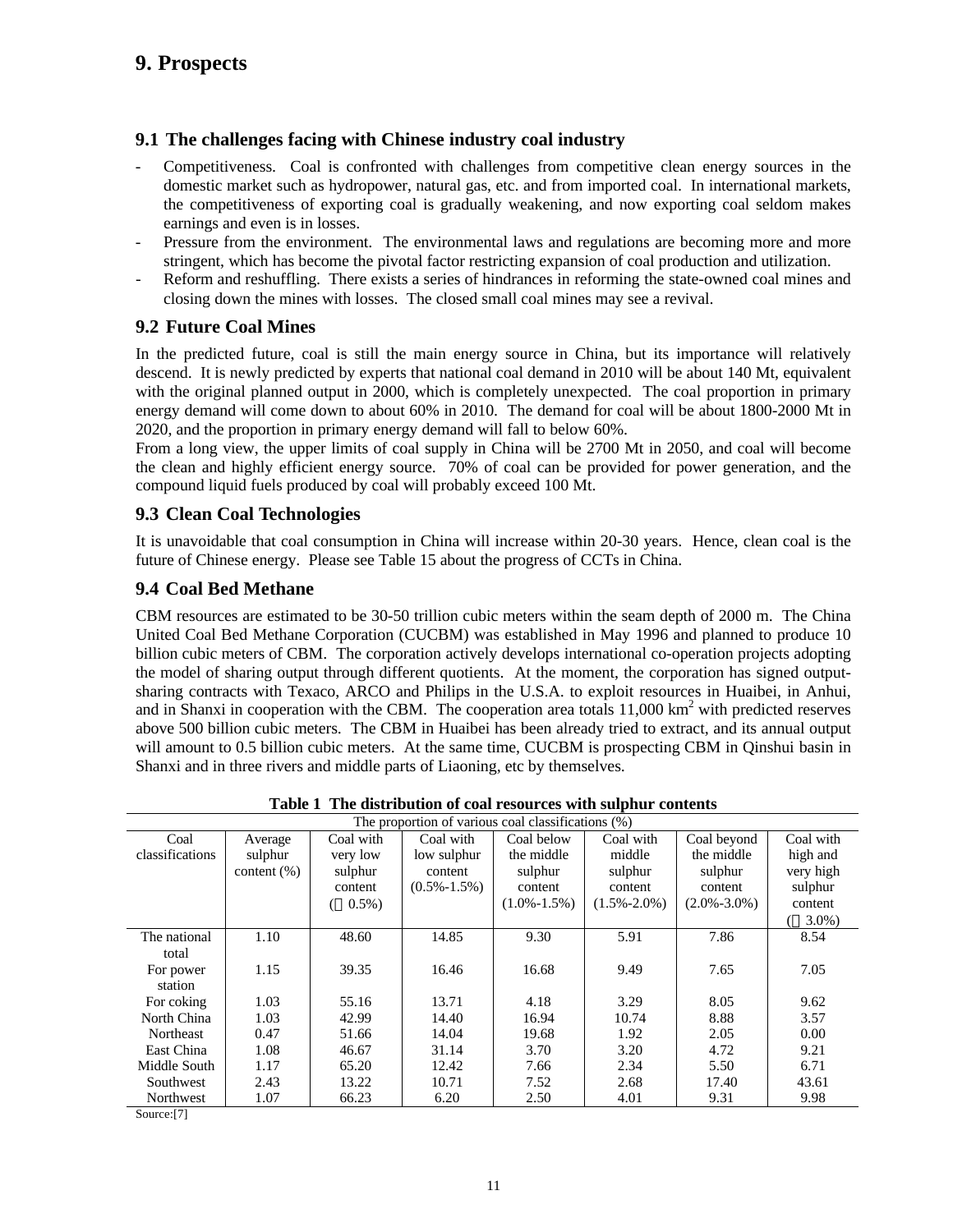|                 | The proportion of various coal classifications (%) |           |             |            |           |             |           |  |  |
|-----------------|----------------------------------------------------|-----------|-------------|------------|-----------|-------------|-----------|--|--|
| Coal            | Average                                            | Coal with | Coal with   | Coal below | Coal with | Coal beyond | Coal with |  |  |
| classifications | sulphur                                            | very low  | low sulphur | the middle | middle    | the middle  | high and  |  |  |
|                 | content $(\%)$                                     | sulphur   | content     | sulphur    | sulphur   | sulphur     | very high |  |  |
|                 |                                                    | content   |             | content    | content   | content     | sulphur   |  |  |
|                 |                                                    |           |             |            |           |             | content   |  |  |
| The national    | 1.08                                               | 43.48     | 18.55       | 12.80      | 6.70      | 6.98        | 5.82      |  |  |
| total           |                                                    |           |             |            |           |             |           |  |  |
| For power       | 1.00                                               | 42.13     | 21.97       | 15.04      | 10.30     | 3.00        | 4.44      |  |  |
| station         |                                                    |           |             |            |           |             |           |  |  |
| For coking      | 1.10                                               | 45.10     | 16.63       | 10.71      | 3.90      | 9.69        | 7.44      |  |  |
| North China     | 0.92                                               | 39.14     | 23.66       | 19.30      | 9.85      | 3.25        | 1.80      |  |  |
| Northeast       | 0.54                                               | 50.68     | 16.61       | 3.29       | 2.15      | 3.87        | 0.95      |  |  |
| East China      | 1.12                                               | 45.79     | 20.12       | 13.37      | 5.34      | 5.34        | 9.89      |  |  |
| Middle South    | 1.18                                               | 61.99     | 11.08       | 10.07      | 4.83      | 7.58        | 4.44      |  |  |
| Southwest       | 2.13                                               | 23.87     | 10.14       | 6.77       | 5.33      | 14.58       | 38.66     |  |  |
| Northwest       | 1.42                                               | 30.21     | 12.66       | 14.22      | 9.21      | 25.13       | 5.75      |  |  |

**Table 2 The distribution of commercial coal with sulphur contents**

Source:[7]

#### **Table 3 The raw coal outputs in the enterprises of different ownership in China Unit: Mt**

|                          | 1979   | 1980   | 1985   | 1990    | 1995    | 1996    | 1997    | 1998    | 1999    |
|--------------------------|--------|--------|--------|---------|---------|---------|---------|---------|---------|
| The national total       | 635.54 | 620.13 | 872.28 | 1079.88 | 1292.18 | 1374.08 | 1325.25 | 1232.51 | 1044.82 |
| The state-owned key coal | 357.77 | 344.39 | 406.26 | 480.22  | 482.28  | 537.25  | 529.16  | 503.49  | 512.71  |
| mines                    |        |        |        |         |         |         |         |         |         |
| Local coal mines         | 277.77 | 275.74 | 466.02 | 599.66  | 809.90  | 836.83  | 790.69  | 729.02  | 532.11  |
| Of which:                |        |        |        |         |         |         |         |         |         |
| Provinces                | 69.76  | 66.16  | 61.95  | 66.43   | 57.30   | 58.81   | 51.88   | 48.08   |         |
| Special                  | 45.18  | 42.82  | 50.92  | 58.71   | 62.06   | 63.81   | 66.91   | 62.92   |         |
| Administrative areas     |        |        |        |         |         |         |         |         |         |
| County                   | 56.52  | 53.14  | 69.91  | 79.95   | 93.99   | 99.44   | 106.88  | 101.85  |         |
| Town and village         | 106.31 | 113.62 | 283.24 | 346.38  | 519.63  | 518.19  | 486.21  | 479.23  | 320.20  |
| Individual               |        |        |        | 43.31   | 73.29   | 96.58   | 84.21   | 36.94   |         |
| Others                   |        |        |        | 4.88    | 3.63    |         |         |         |         |

Source: State Coal Industry Bureau

|  |  |  | Table 4 Raw coal outputs of different varieties Unit: Mt |  |
|--|--|--|----------------------------------------------------------|--|
|--|--|--|----------------------------------------------------------|--|

|      | Coking coal | Coal for power | Anthracite | Lignite | The total |
|------|-------------|----------------|------------|---------|-----------|
|      |             | station        |            |         |           |
| 1980 | 308.33      | 158.53         | 128.97     | 24.31   | 620.15    |
| 1985 | 391.09      | 266.69         | 182.28     | 32.22   | 872.28    |
| 1990 | 512.77      | 308.17         | 212.85     | 45.51   | 1079.30   |
| 1995 | 607.49      | 370.86         | 264.33     | 49.50   | 1292.18   |
| 1996 | 622.77      | 411.14         | 285.65     | 54.52   | 1374.08   |
| 1997 | 637.56      | 388.96         | 241.57     | 57.17   | 1325.25   |
| 1998 | 553.87      | 399.22         | 228.65     | 50.17   | 1232.51   |

Note: The raw coal outputs published by the State Statistics Bureau are 1361 Mt in1995, 1397 Mt in 1996, 1373 Mt in 1997, and 1250 Mt in 1998.

Source: the State Coal Industry Bureau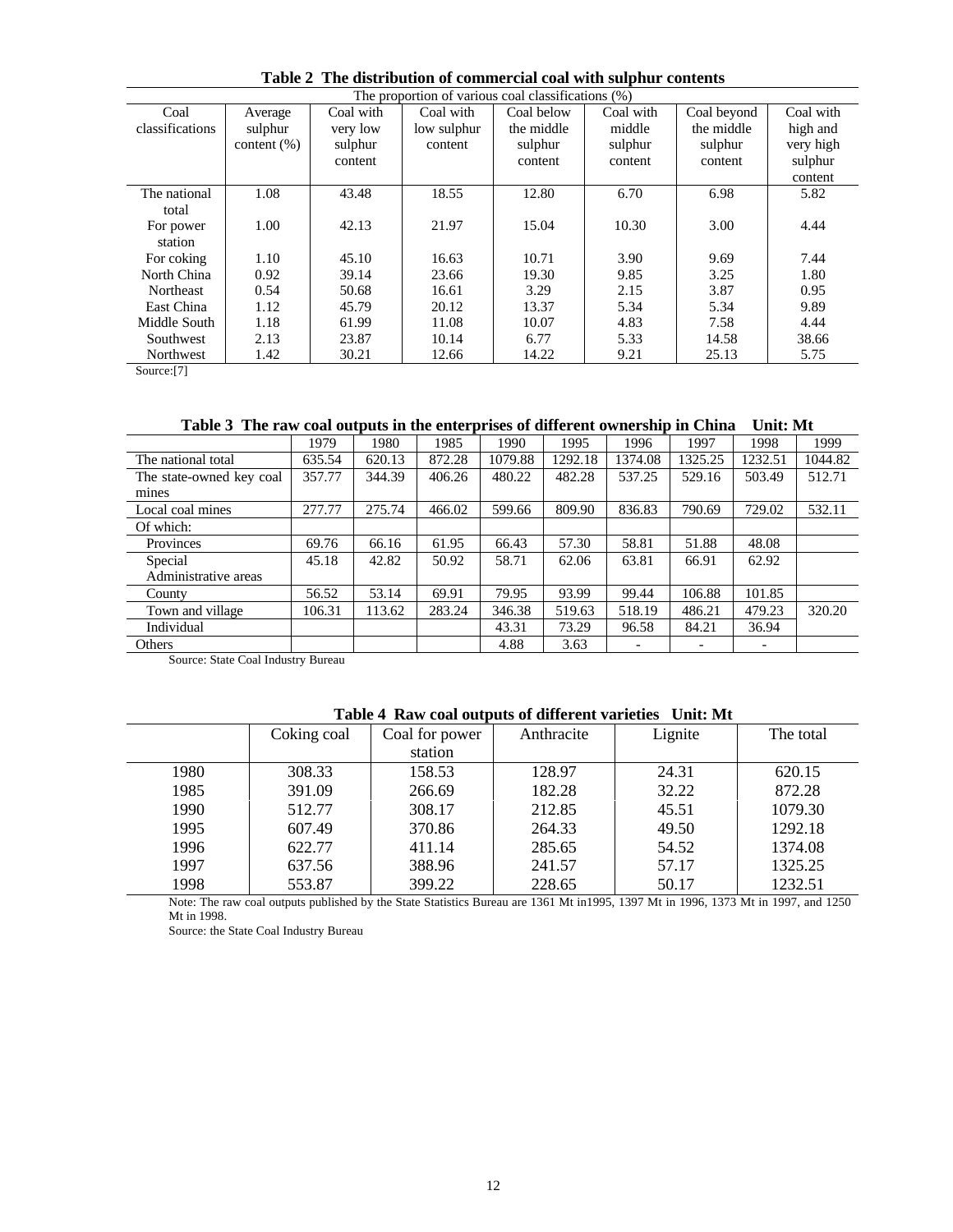|                    |        |        | Jurisdiction of central government, autonomous regions during 1990-1998 Unit: 10,000 tons |        |        |
|--------------------|--------|--------|-------------------------------------------------------------------------------------------|--------|--------|
|                    | 1990   | 1995   | 1996                                                                                      | 1997   | 1998   |
| The national total | 107930 | 129218 | 137408                                                                                    | 132525 | 123251 |
| Beijing            | 1003   | 995    | 1001                                                                                      | 980    | 954    |
| Hebei              | 6191   | 7055   | 7409                                                                                      | 6786   | 5637   |
| Shanxi             | 28593  | 33176  | 34946                                                                                     | 33038  | 30720  |
| Inner Mongolia     | 4762   | 6445   | 7317                                                                                      | 7909   | 7723   |
| Liaoning           | 5101   | 5249   | 6041                                                                                      | 5842   | 5644   |
| Jilin              | 2610   | 2379   | 2576                                                                                      | 2410   | 2123   |
| Heilongjiang       | 8263   | 7851   | 8147                                                                                      | 7547   | 7090   |
| Jiangsu            | 2408   | 2549   | 2606                                                                                      | 2478   | 2481   |
| Zhejiang           | 137    | 113    | 123                                                                                       | 115    | 109    |
| Anhui              | 3205   | 4322   | 4642                                                                                      | 4769   | 4584   |
| Fujian             | 925    | 860    | 1168                                                                                      | 782    | 727    |
| Jiangxi            | 2027   | 2333   | 2438                                                                                      | 2064   | 1981   |
| Shandong           | 5995   | 8384   | 8949                                                                                      | 9094   | 8977   |
| Henan              | 9080   | 10181  | 10780                                                                                     | 10028  | 8691   |
| Hubei              | 924    | 1437   | 1521                                                                                      | 1517   | 1326   |
| Hunan              | 3371   | 4953   | 5093                                                                                      | 4023   | 3811   |
| Guangdong          | 890    | 1069   | 882                                                                                       | 840    | 682    |
| Guangxi            | 979    | 1233   | 1252                                                                                      | 1097   | 997    |
| Hainan             | 1      | 1.5    | 1.6                                                                                       | 1.5    |        |
| Sichuan            | 6785   | 9739   | 9567                                                                                      | 6222   | 5696   |
| Chongqing          |        |        |                                                                                           | 2787   | 2042   |
| Guizhou            | 3695   | 5510   | 6143                                                                                      | 6597   | 9561   |
| Yunnan             | 2227   | 2789   | 3072                                                                                      | 3297   | 3103   |
| Xizhang            | 1      |        | 1.0                                                                                       | 1      |        |
| Shaanxi            | 3327   | 3957   | 4613                                                                                      | 4958   | 4447   |
| Gansu              | 1564   | 2209   | 2221                                                                                      | 2293   | 2316   |
| Qinghai            | 320    | 228    | 297                                                                                       | 328    | 323    |
| Ningxia            | 1443   | 1447   | 1616                                                                                      | 1699   | 1583   |
| Xinjiang           | 2100   | 2693   | 2986                                                                                      | 3021   | 2927   |

**Table 5 The raw coal output in provinces, the cities directly under the Jurisdiction of central government, autonomous regions during 1990-1998 Unit: 10,000 tons**

Source: the State Coal Industry Bureau

| No.            | Coal Mine<br>Output (Mt) |       | The ash content of | Staff at the end of | The staff         |
|----------------|--------------------------|-------|--------------------|---------------------|-------------------|
|                |                          |       | commercial coal    | the year            | efficiency of raw |
|                |                          |       | (% )               | (thousands of       | coal (t/worker)   |
|                |                          |       |                    | people)             |                   |
|                | Datong                   | 28.65 | 11.98              | 115.81              | 3.561             |
| $\overline{c}$ | Yanzhou                  | 21.79 | 15.89              | 65.52               | 8.896             |
| 3              | Kailuan                  | 18.65 | 25.00              | 99.16               | 2.454             |
| $\overline{4}$ | Pingdingshan             | 18.47 | 24.38              | 78.48               | 3.303             |
| 5              | Shanxi                   | 16.12 | 15.98              | 65.26               | 5.718             |
| 6              | Huaibei                  | 14.96 | 21.32              | 84.44               | 1.862             |
| 7              | Tiefa                    | 14.21 | 30.52              | 47.53               | 6.583             |
| $\,8$          | Huainan                  | 13.15 | 25.18              | 95.29               | 1.744             |
| 9              | Xuzhou                   | 12.77 | 21.06              | 80.21               | 2.414             |
| 10             | Hegang                   | 12.49 | 19.92              | 67.27               | 1.289             |
| 11             | Yangquan                 | 12.30 | 18.16              | 55.80               | 2.993             |
| 12             | $Lu'$ an                 | 12.19 | 16.11              | 26.53               | 9.163             |
| 13             | Pingshuo                 | 11.81 | 17.88              | 6.61                | 12.811            |
| 14             | Xinwen                   | 11.73 | 19.54              | 59.64               | 2.298             |
| 15             | Fuxin                    | 11.39 | 22.26              | 54.03               | 2.265             |
| 16             | Jincheng                 | 10.81 | 15.79              | 26.73               | 6.140             |
| 17             | Oitaihe                  | 10.43 | 23.41              | 59.14               | 1.236             |

\*the state-owned key coal mines

Source: Same as the State Coal Industry Bureau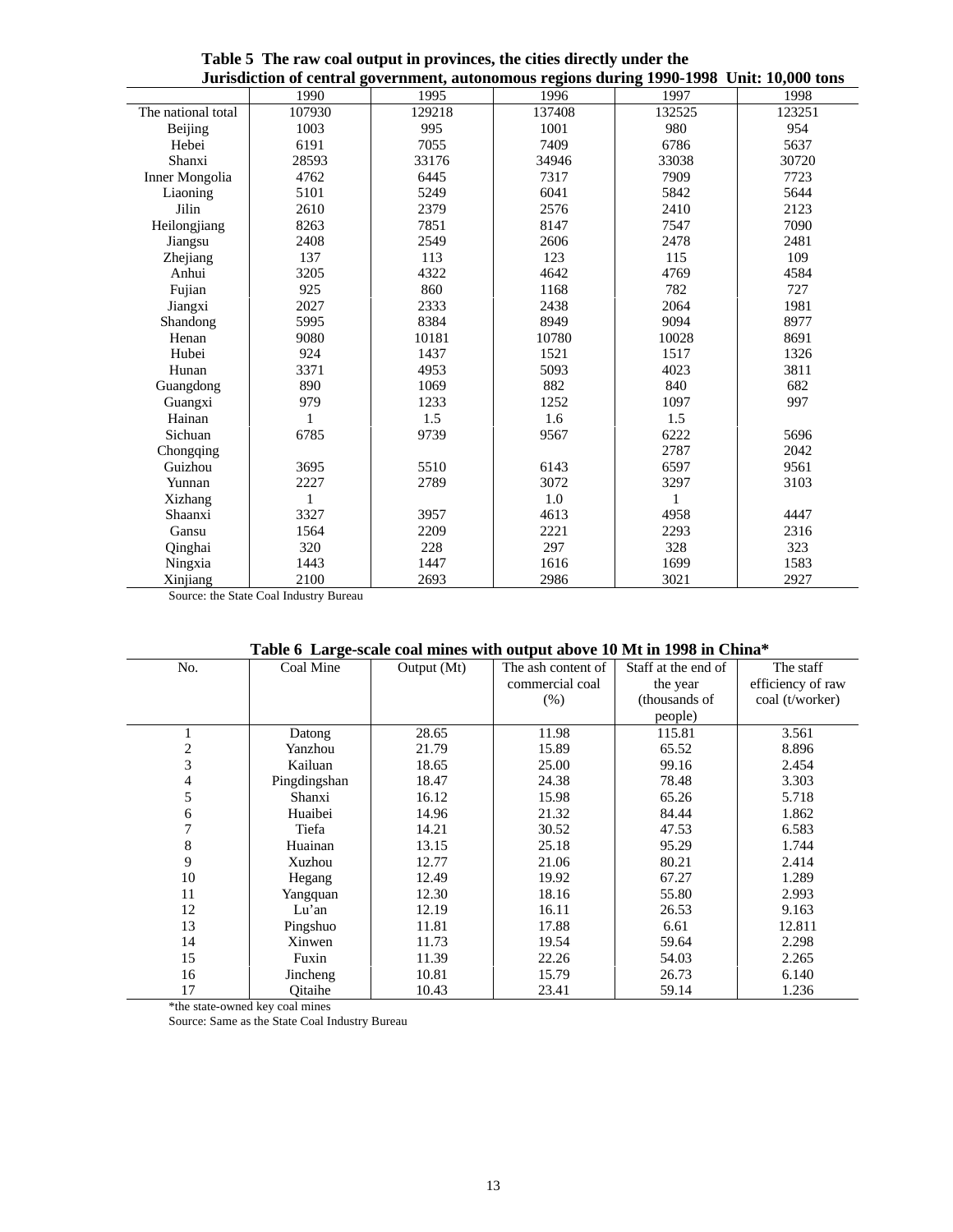| Table / The main muckes of Coal muastry unring 1701-1770 in Clima |        |         |        |        |        |        |
|-------------------------------------------------------------------|--------|---------|--------|--------|--------|--------|
|                                                                   | 1981   | 1990    | 1995   | 1996   | 1997   | 1998   |
| Raw coal output (Mt)                                              | 621.36 | 1079.88 | 1292.2 | 1374.1 | 1325.2 | 1232.5 |
| Of which, the state-owned key coal mines                          | 335.05 | 480.22  | 482.3  | 537.3  | 529.2  | 503.5  |
| The washed coal output for coking (Mt)                            | 51.45  | 85.51   | 81.42  | 87.79  | 91.64  | 80.92  |
| The ash content of commercial coal (%)                            | 21.17  | 18.96   | 19.97  | 20.20  | 20.49  | 20.21  |
| The refuse rate of commercial coal (%)                            | 0.46   | 0.12    | 0.08   | 0.10   | 0.10   | 0.10   |
| The ash content of washed coal (%)                                | 10.34  | 10.19   | 10.03  | 9.88   | 9.85   | 9.75   |
| The mechanized degree of mining coal in                           | 39.77  | 65.10   | 71.6   | 72.0   | 73.3   | 73.6   |
| state-owned key coal mines (%)                                    |        |         |        |        |        |        |
| Of which, The full mechanized degree (%)                          | 17.67  | 33.50   | 46.7   | 47.2   | 48.4   | 49.3   |
| The staff at the end of year in the coal                          | 463.38 | 546.40  | 508.82 | 499.0  | 487.9  | 460.9  |
| mines opened by the units above country                           |        |         |        |        |        |        |
| level $(10,000$ people)                                           |        |         |        |        |        |        |
| Of which, the state-owned coal mines                              | 273.12 | 357.15  | 330.84 | 322.3  | 315.7  | 262.9  |
| The staff efficiency of raw coal in state-                        | 0.870  | 1.217   | 1.780  | 1.923  | 2.079  | 2.18   |
| owned coal mines (t/worker)                                       |        |         |        |        |        |        |
| The pit wood consumption in raw coal                              | 86.80  | 39.80   | 30.0   | 29.4   | 29.9   | 27.7   |
| production $(m^3/10,000 \text{ tons})$                            |        |         |        |        |        |        |
| Comprehensive power consumption                                   | 35.68  | 43.89   | 54.35  | 53.47  | 54.88  | 56.18  |
| (kWh/t)                                                           |        |         |        |        |        |        |

**Table 7 The main indexes of Coal industry during 1981-1998 in China**

Note: The raw coal outputs published by the State Statistics Bureau are 1361 Mt in1995, 1397 Mt in 1996, 1373 Mt in 1997, and 1250 Mt in 1998.

Source: the State Coal Industry Bureau

#### **Table 8 The mortality rate in coal mines accidents in China during 1980-1999 Unit: people/Mt**

|                              | 1970  | 1980  | 1990  | 1992  | 1995 | 1996 | 1997  | 1998  | 1999   |
|------------------------------|-------|-------|-------|-------|------|------|-------|-------|--------|
| The total                    | 8.20  | 8.17  | 6.76  | 5.25  | 4.85 | 4.55 | 4.68  | 4.67  | 4.54   |
| State-owned key coal mines   | 7.11  | 4.53  | .43   | .01   | .18  | . 17 | .448  | .022  | 0.966  |
| State-owned local coal mines | 10.50 | 10.19 | 9.06  | 4.22  | 4.89 | 4.02 | 4.015 | 3.760 | 3.458  |
| Town and village coal mines  | 9.03  | 16.88 | 12.07 | 10.50 | 8.45 | 7.70 | 7.935 | 8.602 | 10.990 |

Source: the State Coal Industry Bureau

|                  | in state-owned key coal preparation plants Unit: Mt |       |       |       |       |       |       |  |  |  |  |
|------------------|-----------------------------------------------------|-------|-------|-------|-------|-------|-------|--|--|--|--|
|                  | 1980                                                | 1985  | 1990  | 1995  | 1996  | 1997  | 1998  |  |  |  |  |
| The total        |                                                     |       |       |       |       |       |       |  |  |  |  |
| Raw coal         | 114.2                                               | 142.9 | 190.9 | 201.7 | 212.9 | 223.4 | 216.4 |  |  |  |  |
| washed           |                                                     |       |       |       |       |       |       |  |  |  |  |
| Share of raw     | 18.4                                                | 16.4  | 17.7  | 15.61 | 15.50 | 16.86 | 17.56 |  |  |  |  |
| coal washed      |                                                     |       |       |       |       |       |       |  |  |  |  |
| (% )             |                                                     |       |       |       |       |       |       |  |  |  |  |
| Coking coal      |                                                     |       |       |       |       |       |       |  |  |  |  |
| Raw coal         | 90.4                                                | 107.2 | 126.8 | 131.0 | 135.5 | 138.1 | 129.4 |  |  |  |  |
| washed           |                                                     |       |       |       |       |       |       |  |  |  |  |
| Washed coal      | 50.8                                                | 58.2  | 67.4  | 76.4  | 76.9  | 80.9  | 74.9  |  |  |  |  |
| output           |                                                     |       |       |       |       |       |       |  |  |  |  |
| Productivity     | 56.16                                               | 54.31 | 53.19 | 58.33 | 56.75 | 58.56 | 57.83 |  |  |  |  |
| (% )<br>Coal for |                                                     |       |       |       |       |       |       |  |  |  |  |
| power            |                                                     |       |       |       |       |       |       |  |  |  |  |
| stations         |                                                     |       |       |       |       |       |       |  |  |  |  |
| Raw coal         | 23.40                                               | 35.8  | 64.1  | 70.7  | 77.4  | 85.3  | 87.0  |  |  |  |  |
| washed           |                                                     |       |       |       |       |       |       |  |  |  |  |
| Washed coal      | 20.50                                               | 15.7  | 24.8  | 55.0  | 63.0  | 67.4  | 66.1  |  |  |  |  |
| output           |                                                     |       |       |       |       |       |       |  |  |  |  |
| Productivity     | 85.90                                               | 43.81 | 38.71 | 77.84 | 81.31 | 79.04 | 76.05 |  |  |  |  |
| $(\%)$           |                                                     |       |       |       |       |       |       |  |  |  |  |

# **Table 9 The coal preparation output and share of raw coal washed**

Source: the State Coal Industry Bureau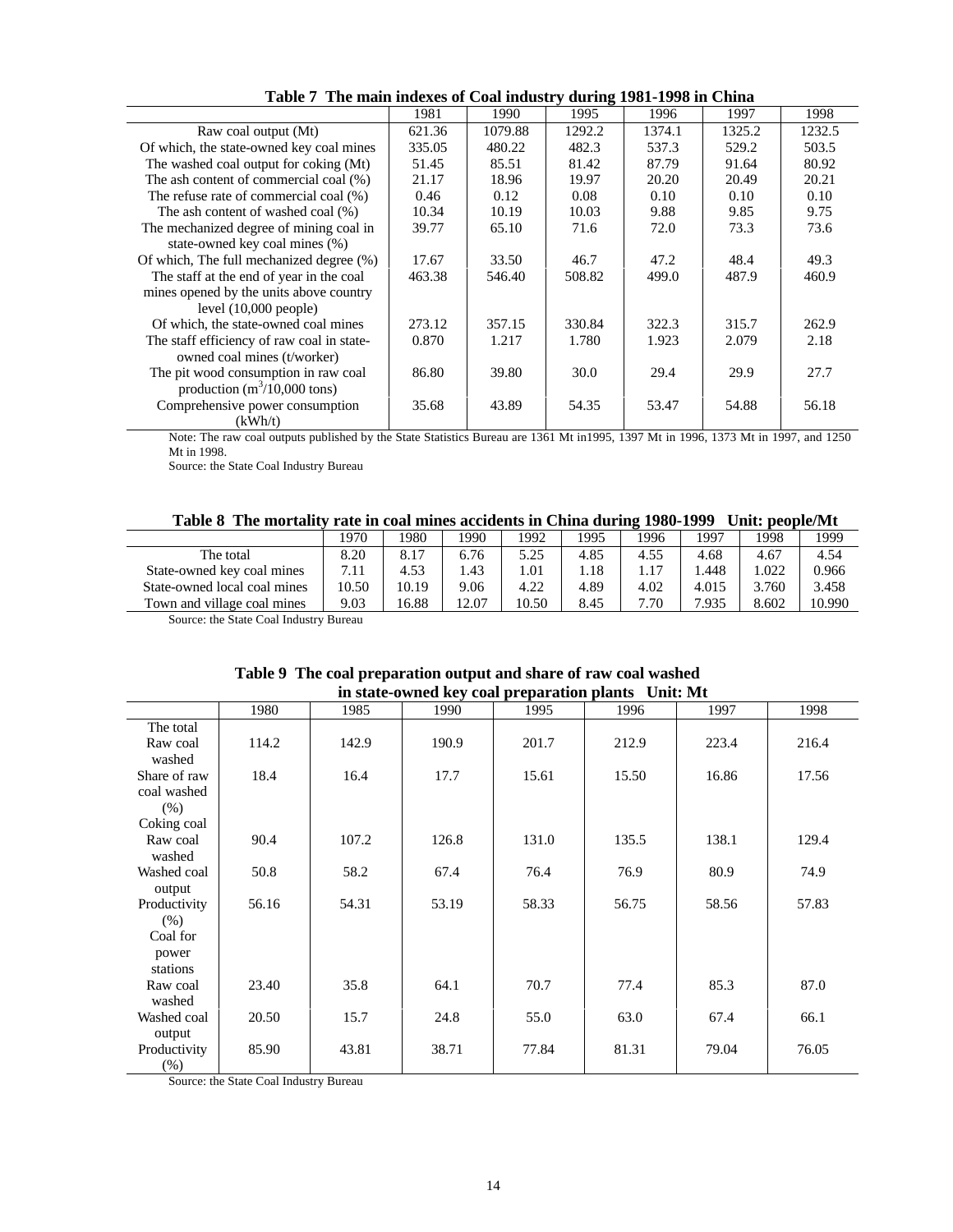| Table To Coal consumption in different departments |       |       |        |        |        |        |  |  |  |  |
|----------------------------------------------------|-------|-------|--------|--------|--------|--------|--|--|--|--|
|                                                    | 1980  | 1985  | 1990   | 1995   | 1996   | 1997   |  |  |  |  |
| Power generation (Mt)                              | 109.7 | 164.4 | 272.0  | 444.4  | 488.1  | 489.8  |  |  |  |  |
| $\%$                                               | 18.0  | 20.1  | 25.8   | 34.2   | 36.3   | 37.8   |  |  |  |  |
| Providing heat for power                           | 16.8  | 14.6  | 30.0   | 58.9   | 63.7   | 62.5   |  |  |  |  |
| stations (Mt)                                      |       |       |        |        |        |        |  |  |  |  |
| $\%$                                               | 2.8   | 1.8   | 2.8    | 4.5    | 4.7    | 4.7    |  |  |  |  |
| Coking (Mt)                                        | 66.8  | 73.0  | 107.0  | 184.0  | 184.6  | 193.0  |  |  |  |  |
| $\%$                                               | 10.9  | 8.9   | 10.1   | 14.2   | 13.7   | 14.7   |  |  |  |  |
| Agriculture (Mt)                                   | 15.5  | 22.1  | 21.0   | 18.6   | 19.2   | 19.3   |  |  |  |  |
| $\%$                                               | 2.5   | 2.7   | 2.0    | 1.4    | 1.4    | 1.4    |  |  |  |  |
| Industry (Mt)                                      | 250.8 | 340.2 | 406.2  | 415.2  | 405.4  | 393.4  |  |  |  |  |
| $\frac{0}{0}$                                      | 41.1  | 41.7  | 38.5   | 32.0   | 30.1   | 30.0   |  |  |  |  |
| Transportation (Mt)                                | 19.3  | 23.1  | 21.6   | 13.1   | 11.8   | 14.3   |  |  |  |  |
| $\frac{0}{0}$                                      | 3.2   | 2.8   | 2.0    | 1.0    | 0.9    | 1.1    |  |  |  |  |
| Civil and commercial use                           | 131.2 | 179.4 | 197.4  | 165.0  | 173.1  | 138.4  |  |  |  |  |
| or other uses (Mt)                                 |       |       |        |        |        |        |  |  |  |  |
| $\%$                                               | 21.5  | 22.0  | 18.7   | 12.7   | 12.9   | 10.6   |  |  |  |  |
| The total (Mt)                                     | 610.1 | 816.0 | 1055.2 | 1299.2 | 1354.9 | 1310.7 |  |  |  |  |
| $\%$                                               | 100.0 | 100.0 | 100.0  | 100.0  | 100.0  | 100.0  |  |  |  |  |

#### **Table 10 Coal consumption in different departments**

Note: 1. The total coal consumption during 1995 to 1997 uses the data in the report of the survey and predicted research about national coal consumption written by a research group of SDPC and Coal Industry Department.

2. The coking coal consumption in 1995 is the data surveyed in 1995, which is relatively real. The statistic data before did not include or failed to report coal consumption used by coking in indigenous methods which brought about the data low.

3. Civil coal consumption is low, and it was 135 Mt in 1995. The yearly consumption exceeds 200 Mt according to the report of Economy Daily in 4 July, 1996.

Source: the State Statistics Bureau, the report of the survey and predicted research about national coal consumption written by a research group of SDPC and Coal Industry Department in 1999.

|  |  |  | Table 11 The regional distribution of coal consumption and production in China in 1998 |
|--|--|--|----------------------------------------------------------------------------------------|
|  |  |  |                                                                                        |

|                           | Consumption | Production |
|---------------------------|-------------|------------|
| The total (Mt)            | 1180.0      | 1232.5     |
| Regional distribution (%) |             |            |
| North China               | 21.9        | 35.6       |
| East China                | 14.2        | 12.1       |
| Mid-south                 | 25.3        | 15.3       |
| South-west                | 18.4        | 12.6       |
| North-west                | 7.6         | 9.4        |

Source: [10]

| Table 12 Coal transportation in China during 1990-1998     |        |        |        |        |        |
|------------------------------------------------------------|--------|--------|--------|--------|--------|
|                                                            | 1990   | 1995   | 1996   | 1997   | 1998   |
| Railway transportation                                     |        |        |        |        |        |
| Coal transportation volume (Mt)                            | 628.7  | 637.6  | 720.6  | 703.45 | 640.81 |
| The proportion in total goods transportation volume $(\%)$ | 43.0   | 42.3   | 44.6   | 43.5   | 41.8   |
| Coal turnover $(Mt· km)$                                   | 344640 | 377718 | 404847 | 389365 | 354208 |
| The proportion in total goods turnover $(\%)$              | 32.5   | 29.4   | 31.3   | 29.8   | 28.9   |
| The average transportation distance (km)                   | 548    | 561    | 562    | 554    | 553    |
| The water carriage directly under the leadership of        |        |        |        |        |        |
| <b>Transportation Department</b>                           |        |        |        |        |        |
| Coal transportation volume (Mt)                            | 78.4   | 90.7   | 92.9   | 85.73  | 81.19  |
| The proportion in total goods transportation volume $(\%)$ | 31.2   | 27.2   | 27.8   | 24.7   | 24.0   |
| Coal turnover $(Mt \cdot km)$                              | 159325 | 274678 | 250339 | 262670 | 287655 |
| The proportion in total goods turnover $(\%)$              | 15.1   | 18.2   | 17.0   | 16.2   | 17.5   |
| The average transportation distance (km)                   | 2032   | 3028   | 2696   | 3064   | 3543   |

Source: the State Statistics Bureau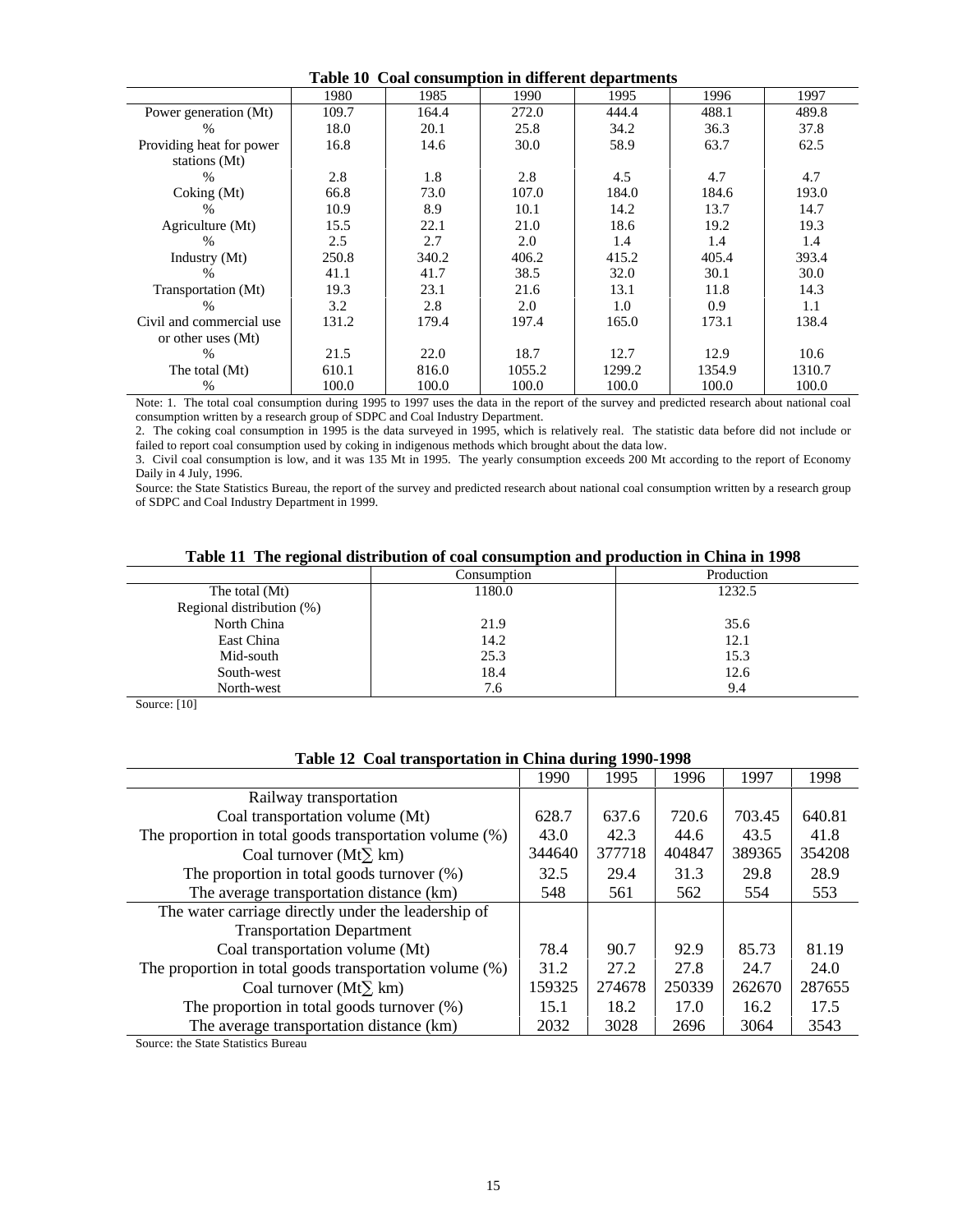| Table 13 The import and export volumes of coal in China during 1980-1999 Unit: Mt |        |        |  |
|-----------------------------------------------------------------------------------|--------|--------|--|
|                                                                                   | Export | Import |  |
| 1980                                                                              | 6.32   | 1.99   |  |
| 1985                                                                              | 7.77   | 2.31   |  |
| 1990                                                                              | 17.29  | 2.00   |  |
| 1995                                                                              | 28.62  | 1.20   |  |
| 1996                                                                              | 29.03  | 3.20   |  |
| 1997                                                                              | 30.72  | 2.00   |  |
| 1998                                                                              | 32.29  | 1.58   |  |
| 1999                                                                              | 37.41  |        |  |

## **Table 13 The import and export volumes of coal in China during 1980-1999 Unit: Mt**

Source: the State Statistics Bureau

| Table 14 The emission standards of air pollution for coal power plants in China |  |  |
|---------------------------------------------------------------------------------|--|--|
|---------------------------------------------------------------------------------|--|--|

| The names of pollutants                          | The upper limits $(mg/m3)$ |
|--------------------------------------------------|----------------------------|
| <b>TSP</b>                                       |                            |
| Town and village                                 | <b>200</b>                 |
| <b>Suburbs</b>                                   | 500                        |
| The old units with rest lift-span above 10 years | 600                        |
| SO <sub>2</sub>                                  |                            |
| The sulphur content of coal $1.0$                | 2100                       |
| The sulphur content of coal $1.0$                | 1200                       |
| NO <sub>x</sub>                                  |                            |
| The boiler capacity combusting coal<br>100t/h    |                            |
| Releasing sediment in liquid state               | 1000                       |
| Releasing sediment in solid state                | 650                        |

Note: No requirements for boilers with capacity below 1000 t/h (that is, the units below 300 MW) for the moment.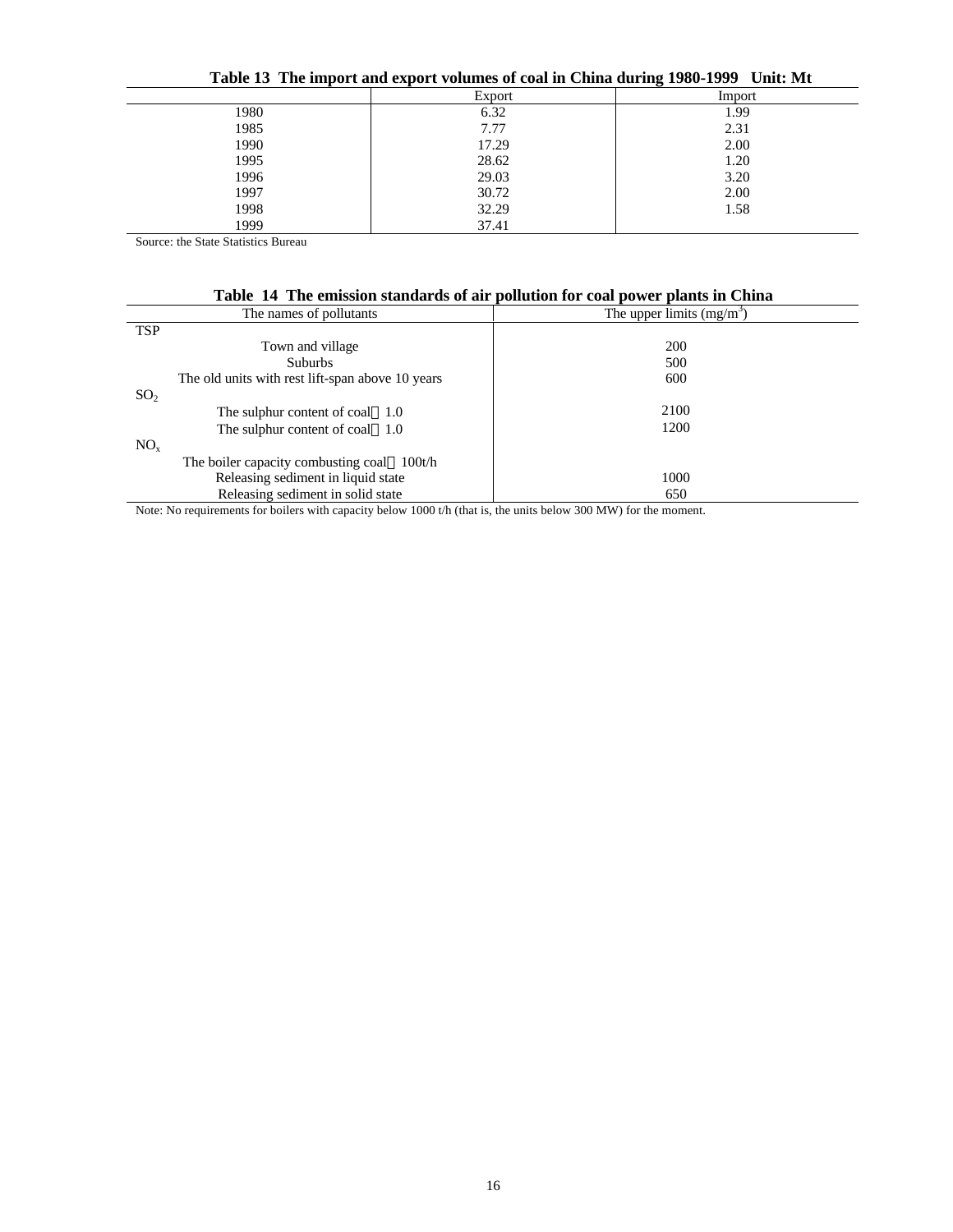|                                                | Table 19 The progress of clean coal technologies in China                                                             |
|------------------------------------------------|-----------------------------------------------------------------------------------------------------------------------|
| Coal preparation                               | The share of raw coal washed in 1998: 25.2%                                                                           |
| <b>Briquette</b>                               | The civil briquette technologies lead the advanced world                                                              |
|                                                | level; the popularization rate of briquette in key cities has                                                         |
|                                                | amounted to more than 80%; the briquette processed for civil                                                          |
|                                                | use in villages reached 59.5 Mt in 1997.<br>The annual                                                                |
|                                                | production capacity of briquettes for industrial material is                                                          |
|                                                | 550,000 tons, and there are 600 production lines of                                                                   |
|                                                | gasification briquette in chemical industry in operation with                                                         |
|                                                | an annual output of 20 Mt.                                                                                            |
| Coal Water Slurry (CWS)                        | The technology of producing coal water slurry has reached                                                             |
|                                                | the advanced world level. There are about 10 CWS plants                                                               |
|                                                | which have been set up, with total annual capacity of 2.8 Mt.                                                         |
|                                                | Some boilers for industrial uses, kilns, and the Baiyanghe                                                            |
|                                                | power plant in Shandong with $2 \times 50$ MW are in commercial<br>demonstration                                      |
| <b>CFBC</b>                                    | There are more than 400 CFBCs with 35, 75 and 200 t/h. A                                                              |
|                                                | CFBC of 410 t/h (100 MW) imported from Finland is                                                                     |
|                                                | installed at the Neijiang Power Plant in Sichuan, and a CFBC                                                          |
|                                                | of 300 MW is planning to import.                                                                                      |
| PFBC-CC                                        | Jiawang Power Plant has set up a middle-scale pilot plant of                                                          |
|                                                | 15 MW, and is planning to build another pilot plant of 100                                                            |
|                                                | MW.                                                                                                                   |
| <b>IGCC</b>                                    | The prophase work of commercial demonstration is being<br>carryied out.                                               |
| Air pollutants control emitted by power plants | The gas and dust emissions have been basically controlled,                                                            |
|                                                | and there are about 65% of units equipped with electric dust                                                          |
|                                                | catchers with dust-removing efficiency of 97%. The total                                                              |
|                                                | capacity of flue gas desulphuration till the end of 1998 has                                                          |
|                                                | amounted to 1.68 GW, and another 5 GW is under                                                                        |
|                                                | construction and designing.                                                                                           |
| Coal gasification                              | The technology of Luqi pressurization gasification for civil                                                          |
|                                                | coal gas in big cities has been popularized in Lanzhou and                                                            |
|                                                | Ha'er'bin, and the water gas gasification technology with two                                                         |
|                                                | boilers has been promoted in small and middle cities; the fuel                                                        |
|                                                | gas for industry is mainly from the coal gas produced by fixed                                                        |
|                                                | bed generating boiler with normal pressure; large-scale                                                               |
|                                                | fertilizer plants using chemical raw material gas have<br>introduced Desigu gasification technology; small and middle |
|                                                | fertilizer plants mainly use water gas with normal pressure.                                                          |
| Coal liquefaction                              | Direct liquefaction. More than 100 varieties of coal have                                                             |
|                                                | been evaluated for their liquefaction functions, 28 varieties of                                                      |
|                                                | coal have been tested by small-scale continuous sets with 0.1                                                         |
|                                                | t/d, and 14 varieties of coal with good liquefaction functions                                                        |
|                                                | have been selected. The varieties of coal just inferior to the                                                        |
|                                                | above are: Xianfeng coal in Yunnan, Shenhua coal and Yilan                                                            |
|                                                | coal in Heilongjiang. At the moment, cooperation tests with                                                           |
|                                                | Germany, America, and Japan and feasibility studies for                                                               |
|                                                | building plants are being carryied out. The Shenhua coal can                                                          |
|                                                | profit \$18 U.S. per bucket. The sets for middle-scale pilot                                                          |
|                                                | which utilizes indirect liquefaction technology have been set                                                         |
|                                                | up with an annual output of 2000 tons of synthesized gas                                                              |
|                                                | produced by coal, and the technology of methane produced                                                              |
|                                                | by coal has matured.                                                                                                  |

#### **Table 15 The progress of clean coal technologies in China**

Source: [12][32][33][34]